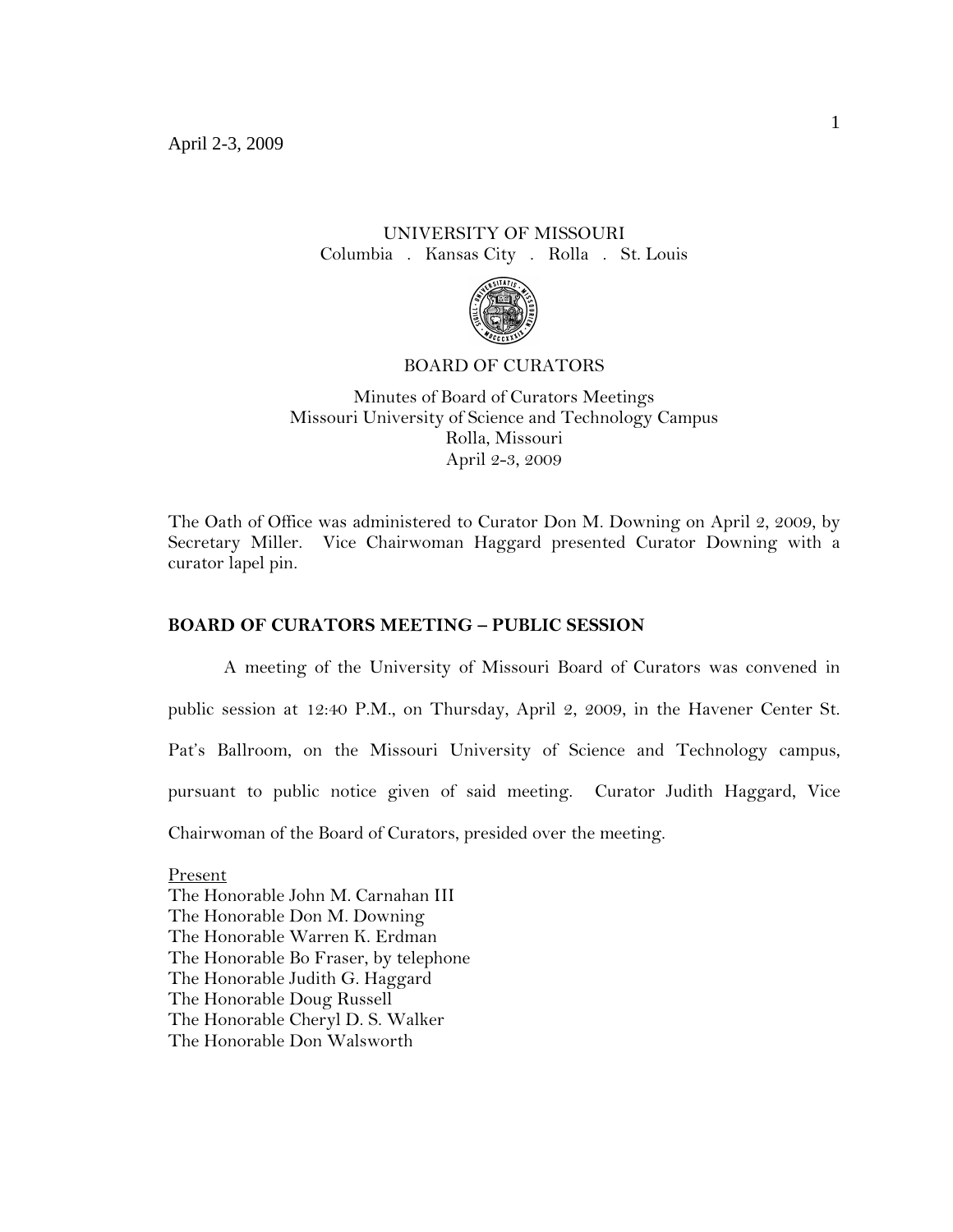## April 2-3, 2009

Student Representative Anton H. Luetkemeyer Curator Fraser participated via telephone. Curator Wasinger was absent from this portion of the meeting.

## Also Present

Mr. Gary D. Forsee, President, University of Missouri System Mr. Stephen J. Owens, General Counsel Ms. Kathleen M. Miller, Secretary of the Board of Curators Dr. Gary K. Allen, Vice President for Information Technology Dr. John F. Carney III, Chancellor, Missouri University of Science and Technology Dr. Brady J. Deaton, Chancellor, University of Missouri-Columbia Dr. Thomas F. George, Chancellor, University of Missouri-St. Louis Dr. Steven Graham, Interim Vice President for Academic Affairs Mr. Stephen C. Knorr, Vice President for Government Relations Ms. Natalie "Nikki" Krawitz, Vice President for Finance and Administration Mr. Leo E. Morton, Chancellor, University of Missouri-Kansas City Dr. Michael F. Nichols, Vice President for Economic Development Ms. Betsy Rodriguez, Vice President for Human Resources Dr. David R. Russell, Chief of Staff Ms. Cindy Pollard, Associate Vice President for Strategic Communications Media Representatives

## **General Business**

It was recommended by Chairman Fraser, moved by Curator Walsworth and

seconded by Curator Carnahan, that the following Board of Curators Executive

Committee and Standing Committee appointments for 2009 be approved:

#### **Executive Committee**  Judith G. Haggard, Chair

John M. Carnahan III Doug Russell Bo Fraser, ex officio

**Academic, Student and External Affairs Committee** Judith G. Haggard, Chair Don M. Downing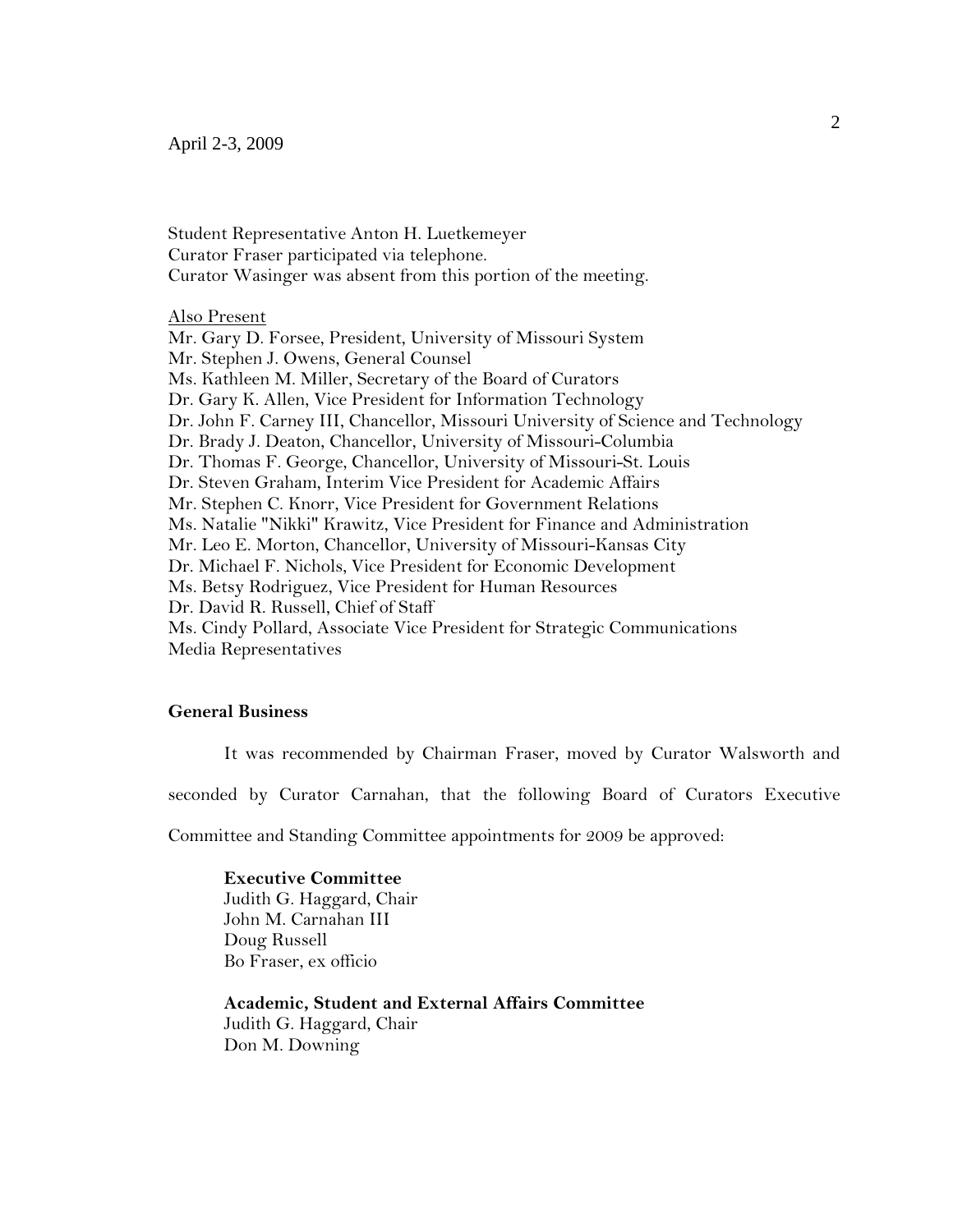Warren K. Erdman David G. Wasinger Tony Luetkemeyer, ex officio Bo Fraser, ex officio Gary Forsee, ex officio

## **Audit Committee**

John M. Carnahan III, Chair Don M. Downing Don Walsworth

## **Compensation and Human Resources Committee**

Warren K. Erdman, Chair Judith G. Haggard Cheryl D. S. Walker David G. Wasinger

### **Finance Committee**

Doug Russell, Chair Don M. Downing Don Walsworth

## **Governance Committee**

Warren K. Erdman, Chair John M. Carnahan III Cheryl D. S. Walker Don Walsworth Bo Fraser, ex officio Gary Forsee, ex officio

#### **Resources and Planning Committee**

David G. Wasinger, Chair Doug Russell Cheryl D. S. Walker

Roll call vote:

Curator Carnahan voted yes. Curator Downing voted yes. Curator Erdman voted yes.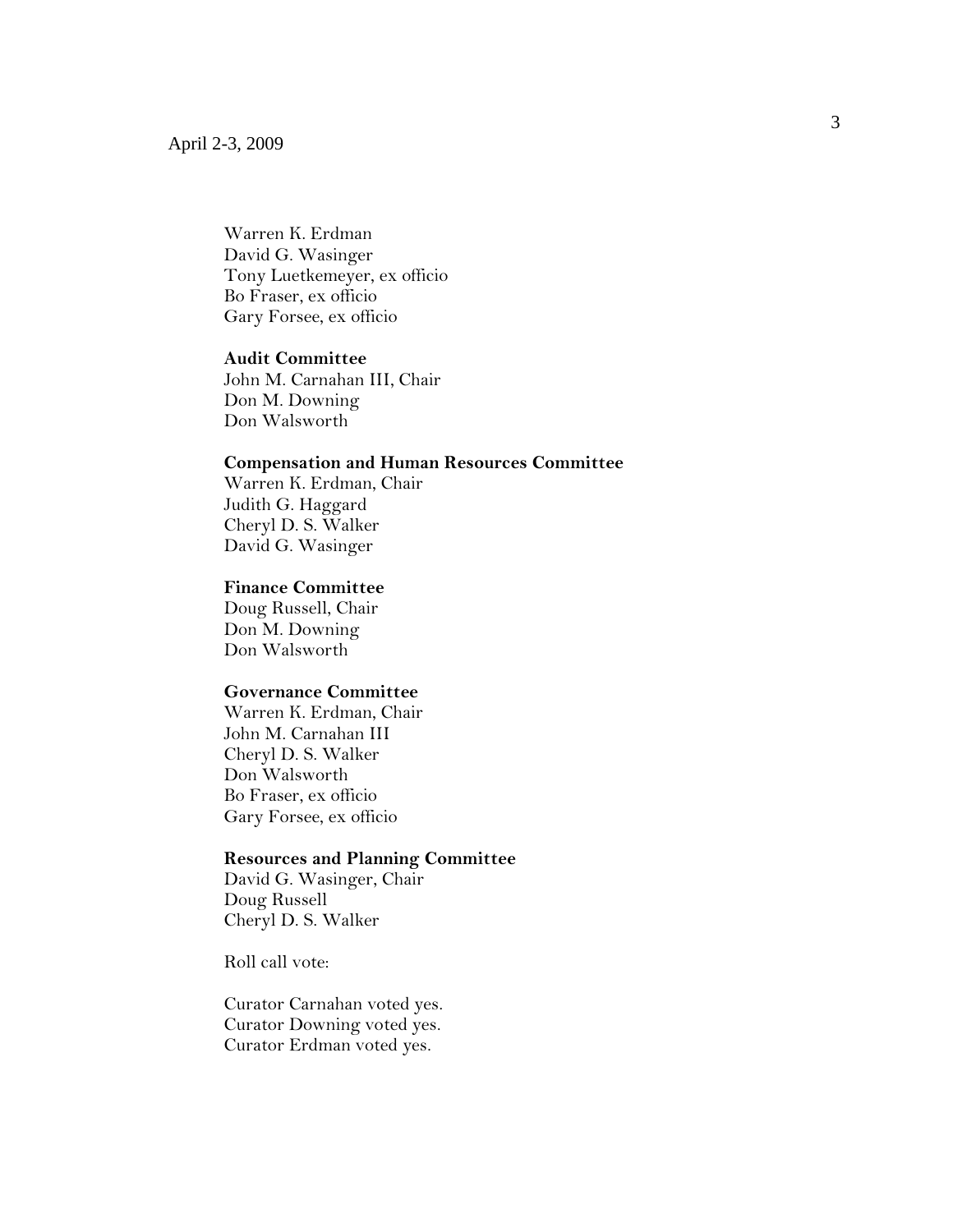Curator Fraser voted yes. Curator Haggard voted yes. Curator Russell voted yes. Curator Walker voted yes. Curator Walsworth voted yes. Curator Wasinger was absent.

The motion carried.

It was moved by Curator Walker and seconded by Curator Carnahan, that there shall be an executive session with a closed record and closed vote of the Board of Curators meeting, on Thursday, April 2, 2009, and as needed on Friday, April 3, 2009, for consideration of:

- Section  $610.021(1)$ , RSMo, relating to matters identified in that provision, which include legal actions, causes of action or litigation, and confidential or privileged communications with counsel; and
- Section  $610.021(2)$ , RSMo, relating to matters identified in that provision, which include leasing, purchase, or sale of real estate; and
- Section 610.021(3), RSMo, relating to matters identified in that provision, which include hiring, firing, disciplining, or promoting of particular employees; and
- Section 610.021(12), RSMo, relating to matters identified in that provision, which include sealed bids and related documents and sealed proposals and related documents or documents related to a negotiated contract; and
- Section 610.021(13), RSMo, relating to matters identified in that provision, which include individually identifiable personnel records, performance ratings, or records pertaining to employees or applicants for employment.

Roll call vote:

Curator Carnahan voted yes.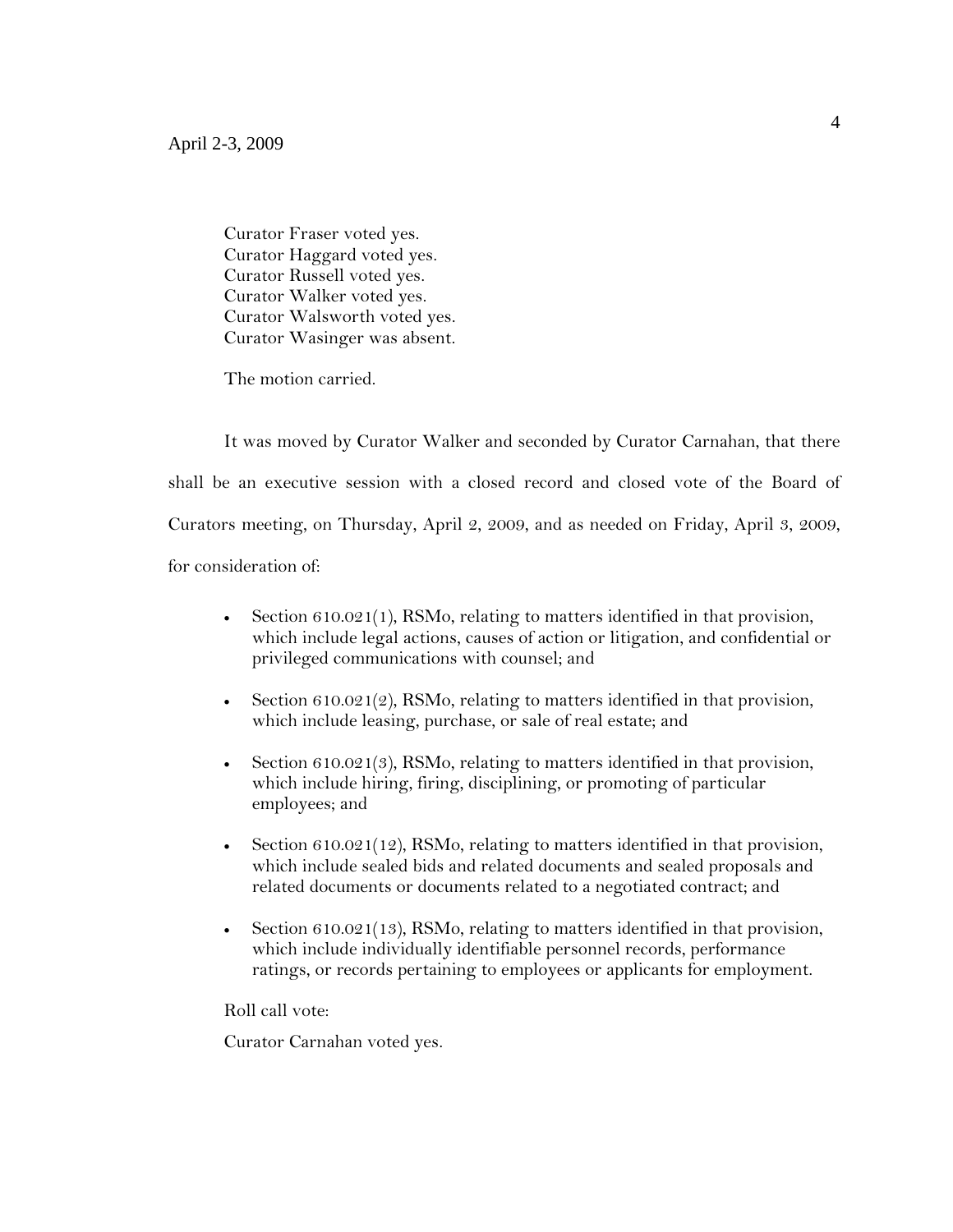Curator Downing voted yes. Curator Erdman voted yes. Curator Fraser voted yes. Curator Haggard voted yes. Curator Russell voted yes. Curator Walker voted yes. Curator Walsworth voted yes. Curator Wasinger was absent.

The motion carried.

This segment of the Board of Curators meeting-public session was followed by an Audit committee meeting, a Compensation and Human Resources committee meeting and a Finance Committee meeting. The Finance Committee meeting concluded at 4:10 P.M., on Thursday, April 2, 2009.

### **Audit Committee Meeting Agenda** (revised by Curator Carnahan on April 2, 2009)

- I. Background provided by Curator Carnahan
	- i. Brief history of Audit Committee's spin-off from Finance and Audit Committee as of this year
	- ii. Responsibilities

II. Housekeeping – conducted by Curator Carnahan

- i. Nikki Krawitz will be providing a proposed calendar for agenda items for each meeting (4)
- ii. Sunshine Law requirements meeting auditors General Counsel Owens
- iii. Plan on meeting to discuss audit contract and consideration of recommendations to Board regarding bid or not bid
- iv. Discussion of committee jurisdiction of areas of interest question of litigation and standards of conduct
- v. Book of background materials and responsibilities of Audit Committee should be distributed to members within the next three to four weeks

III.Formal Agenda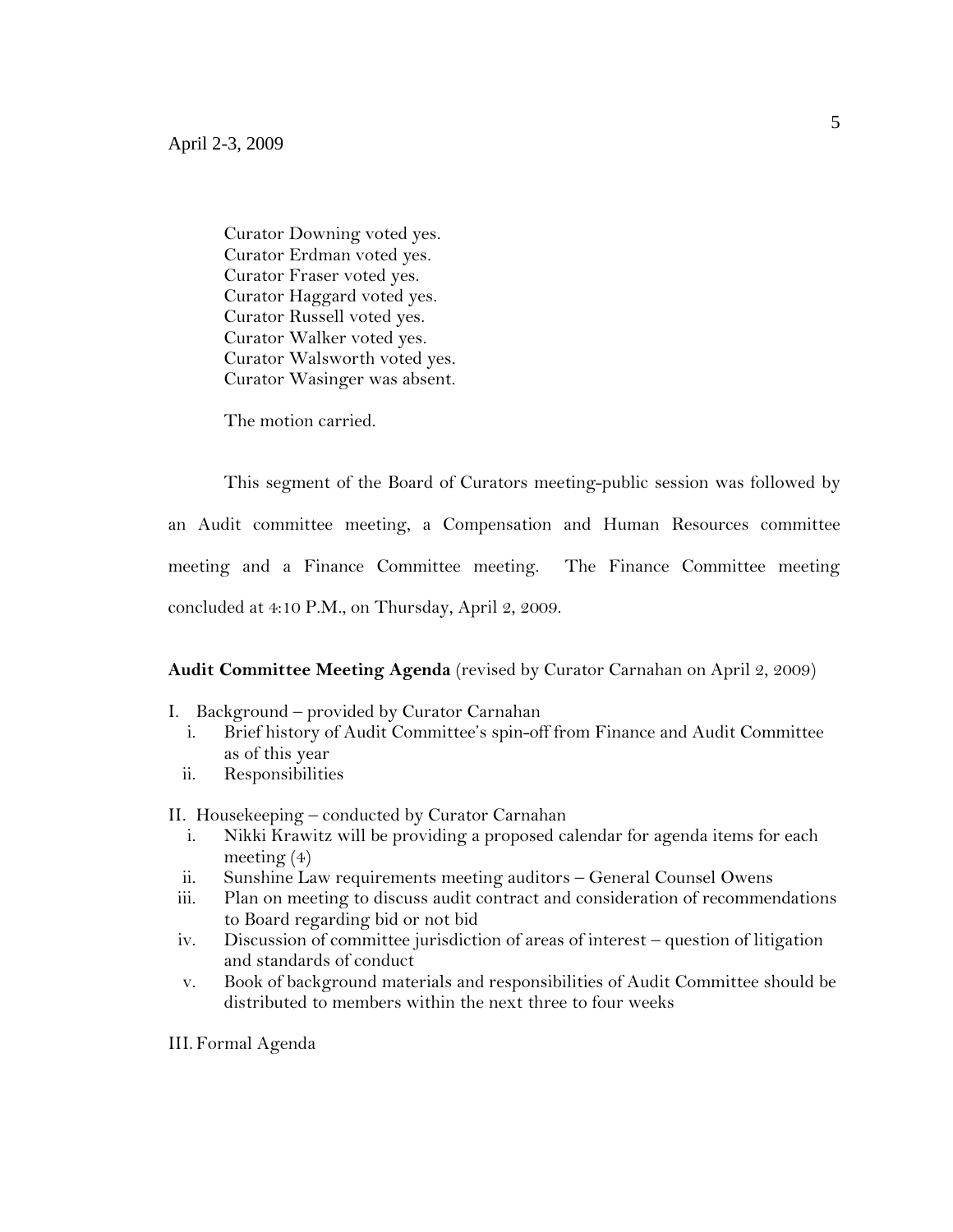# **Information**

- 1. Research Compliance Update
- 2. Internal Audit and Follow-up Reports, UM
- 3. FY 2008 A-133 Audit Report, UM

# **Compensation and Human Resources Committee Meeting Agenda**

## Information

1. 2010 Contingency Salary Pool

# Action

- 1. University of Missouri Retirement, Disability and Death Benefit Plan Document Approval
- 2. Amendment to Collected Rules and Regulations 320.050 Employee Status
- 3. Revised Implementation Date for Collected Rules and Regulations 360.050 Overtime

# **Finance Committee Meeting Agenda**

# Information

- 1. Debt Capacity Report
- 2. FY 2010 Preliminary Budget
- 3. Retirement Trust Fund and Endowment Fund Investment Update
- 4. Asset Liability Study

## Action

- 1. FY2010 Tuition and Fees, UM
- 2. FY2010 Student Activity, Facility, and Heath Services Fees, UM

(20-minute recess)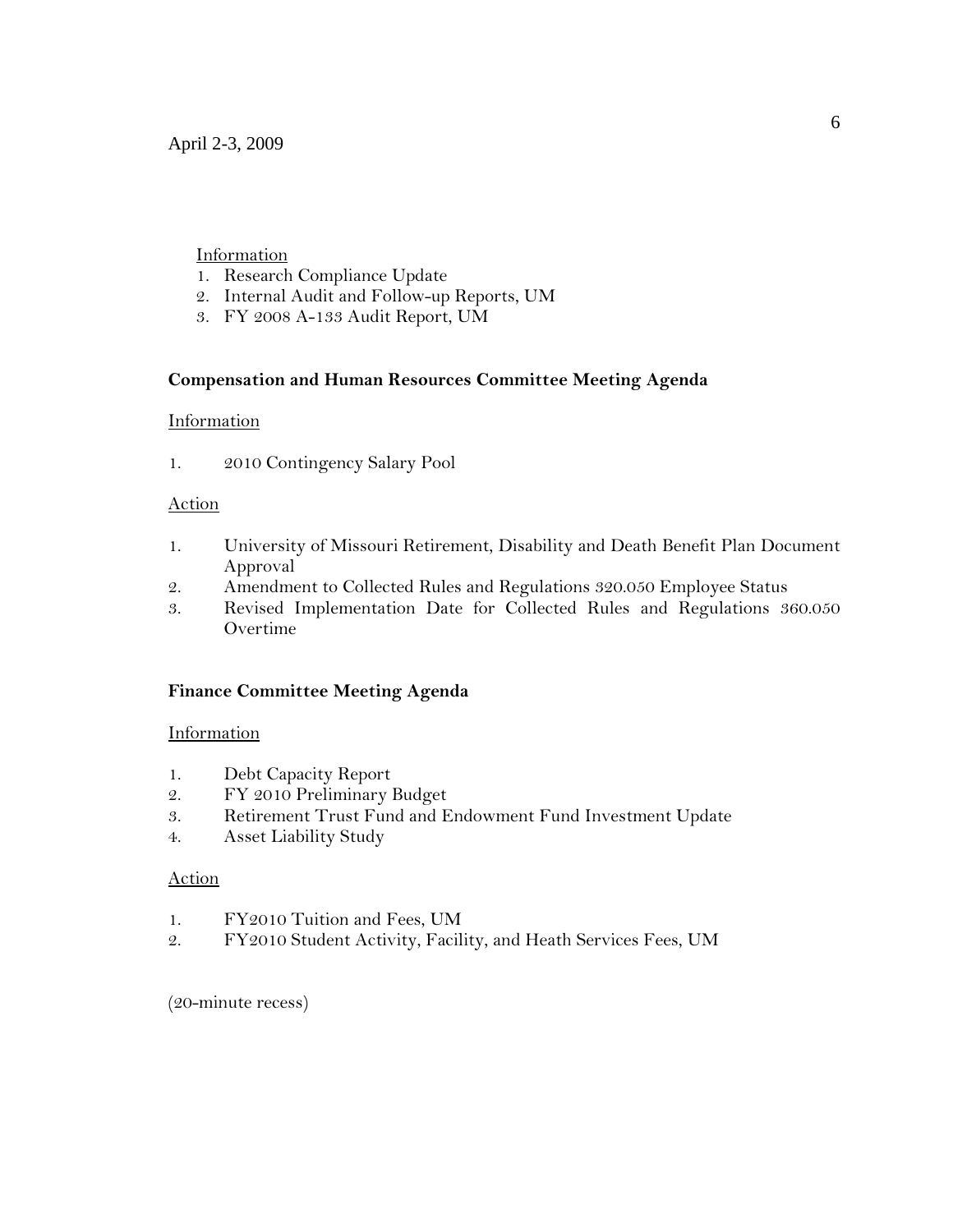## **BOARD OF CURATORS MEETING – EXECUTIVE SESSION**

A meeting of the University of Missouri Board of Curators was convened in executive session at 4:30 P.M., on Thursday, April 2, 2009, in the St. Pat's Ballroom of the Havener Center, on the Missouri University of Science and Technology campus, pursuant to public notice given of said meeting. Curator Judith Haggard, Vice Chairwoman of the Board of Curators, presided over the meeting.

#### Present

The Honorable John M. Carnahan The Honorable Donald M. Downing The Honorable Warren K. Erdman The Honorable Bo Fraser, by telephone The Honorable Judith G. Haggard The Honorable Doug Russell The Honorable Cheryl D. S. Walker The Honorable Don Walsworth The Honorable David G. Wasinger Student Representative Anton H. Luetkemeyer

Also Present

Mr. Gary D. Forsee, President Mr. Stephen J. Owens, General Counsel Ms. Kathleen M. Miller, Secretary of the Board of Curators Ms. Natalie "Nikki" Krawitz, Vice President for Finance and Administration Dr. Brady J. Deaton, Chancellor, University of Missouri-Columbia

General Counsel's Update – presented by General Counsel Owens

Vice President Krawitz joined the meeting to present the property items for consideration by the Board.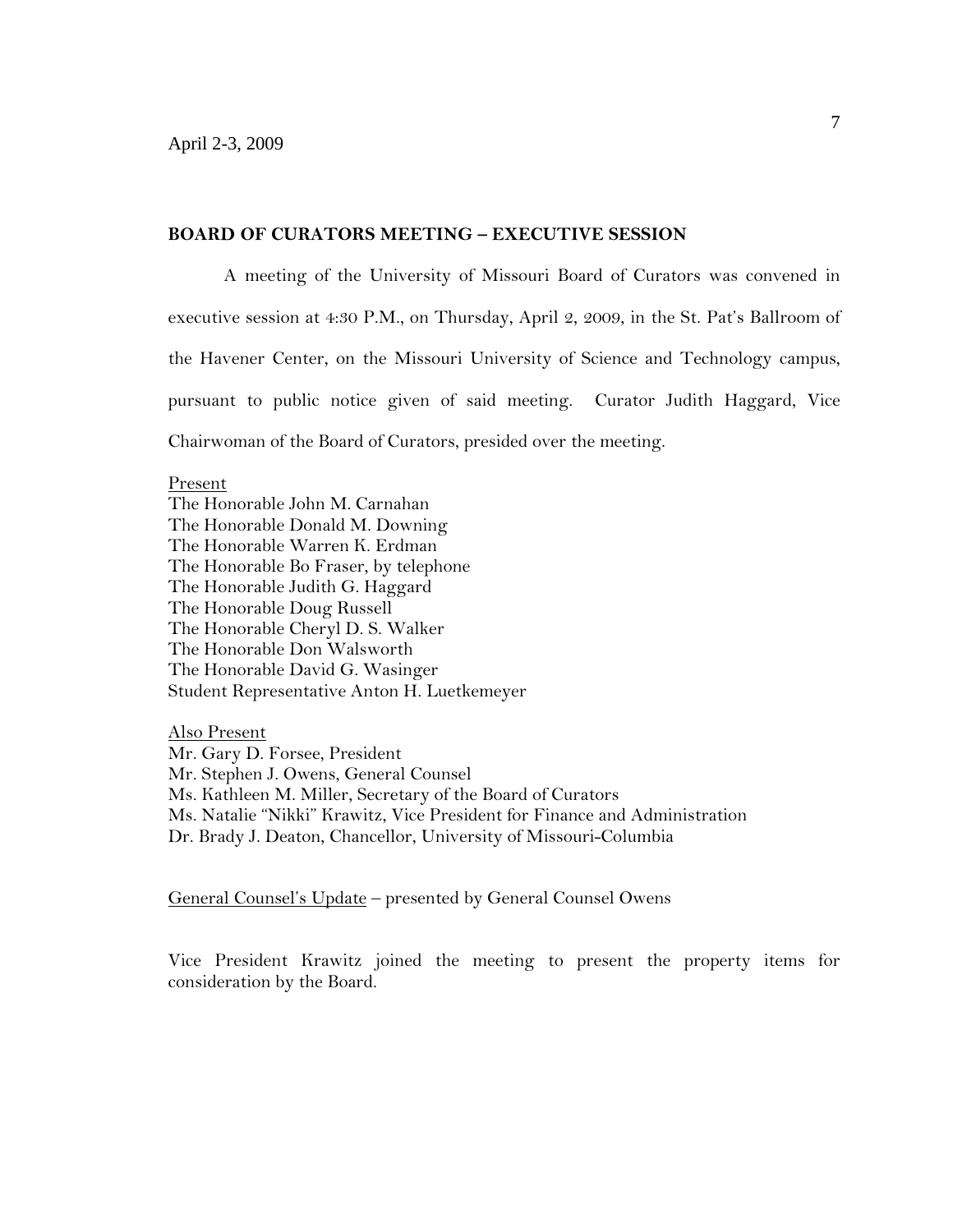910 W. 10th Street, Rolla, Missouri, Property Purchase, MO S&T – presented by Vice President Krawitz

It was recommended by Chancellor Carney, endorsed by President Forsee,

recommended by the Finance Committee, moved by Curator Walsworth and seconded

by Curator Carnahan, that the following action be approved:

the Vice President for Finance and Administration shall be authorized to purchase 910 W. 10th Street, Rolla, Missouri, for \$940,000, for the Missouri University of Science and Technology from Tenth Street Medical Center Partnership, Rolla, Missouri.

The legal description is as follows:

A part of the Southwest Quarter (SW  $\frac{1}{4}$ ) of the Southwest Quarter (SW  $\frac{1}{4}$ ) of Section Two (2), Township Thirty-Seven (37) North, Range Eight (8) West of the Fifth Principal Meridian, in the City of Rolla, Missouri, described as follows:

Commencing at a point on the North line of 10<sup>th</sup> Street in the city of Rolla, Missouri, a distance of 30 feet North and 117 feet West of the Southeast (SE) corner of said Southwest Quarter (SW ¼) of Southwest Quarter (SW ¼) of said Section, Township, and Range, thence North 208.8 feet to a point; thence West a distance of 91.8 feet to a point; thence South 208.8 feet to a point on the North line of 10<sup>th</sup> Street; thence East along the North Line of 10<sup>th</sup> Street a distance of 91.8 feet to the place of beginning;

A fractional part of the Southwest Quarter of the Southwest Quarter of Section 2, township 37 North Range 8 West, more particularly described as follows:

Beginning at a point 208 feet 8 inches West and 30 feet North of the Southeast Corner of the Southwest Quarter of the Southwest Quarter of Section 2, Township 37 North, Range 8 West; thence North 208 Feet 8 inches; thence West 104 feet 4 inches; thence South 208 feet 8 inches; thence East 104 feet 4 inches to the place of beginning.

Funding is from Student Health Services capital pool:  $$940,000$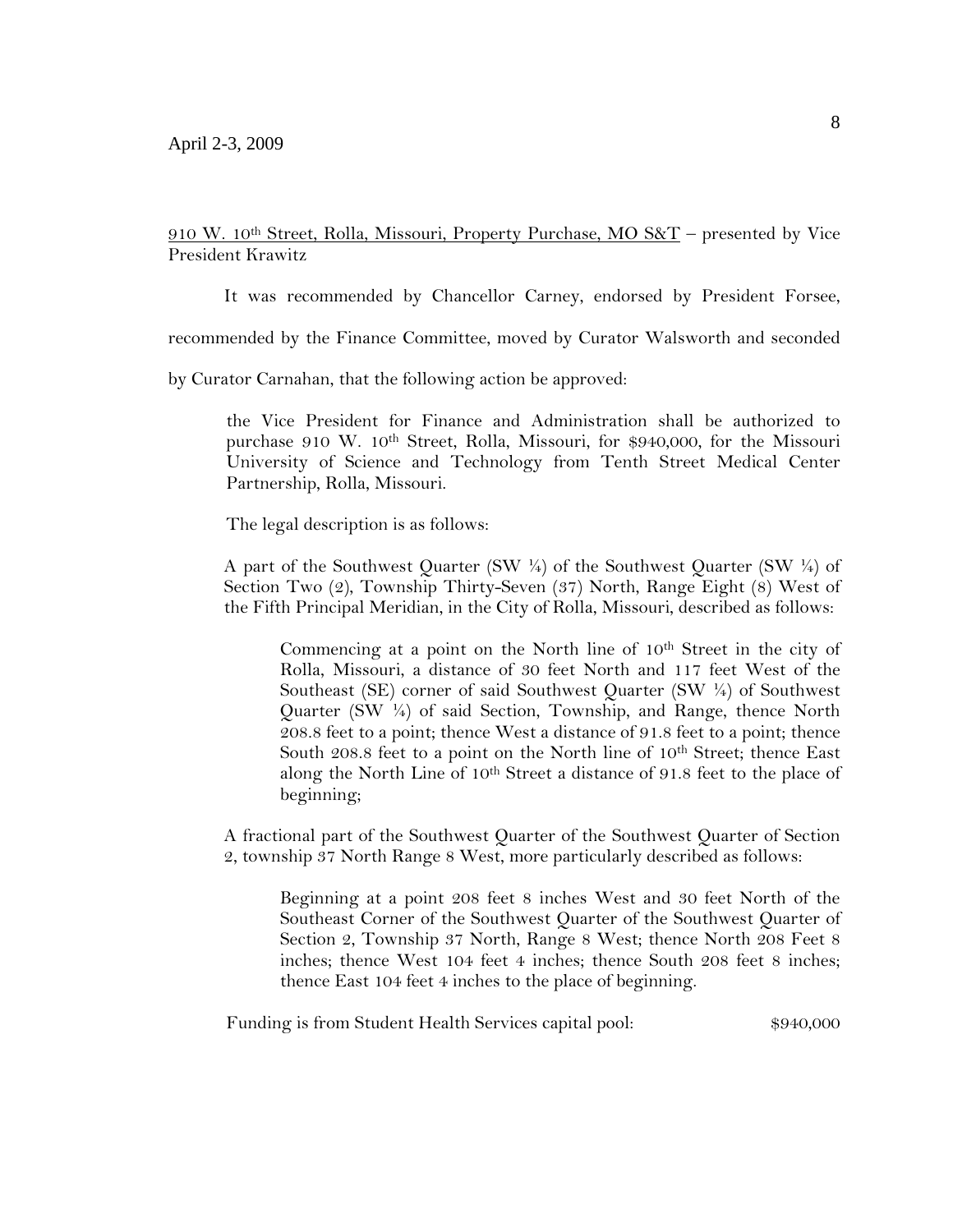Roll call vote:

Curator Carnahan voted yes. Curator Downing voted yes. Curator Erdman voted yes. Curator Fraser voted yes. Curator Haggard voted yes. Curator Russell voted yes. Curator Walker voted yes. Curator Walsworth voted yes. Curator Wasinger voted yes.

The motion carried.

The University of Missouri closed September 18, 2009 on the purchase of 910 W. 10<sup>th</sup> Street, Rolla, Missouri for the Missouri University of Science and Technology campus. The property was purchased from Tenth Street Medical Center Partnership for \$940,000. The 0.94 acre site value is \$140,000 and the building value is  $$800,000$ . This is deed # R 149.

Lots #5 and #6, University Fraternity Subdivision, Rolla, Missouri, Property Lease, MO S&T – presented by Vice President Krawitz

It was recommended by Chancellor Carney, endorsed by President Forsee,

recommended by the Finance Committee, moved by Curator Walsworth and seconded

by Curator Carnahan, that the following action be approved:

the Vice President for Finance and Administration shall be authorized to extend the ground lease to The Alumni House Fund Association for Lots #5 and #6, University Fraternity Subdivision, Rolla, Missouri, for an additional fifty years, through December 31, 2070 at the current annual rent of \$200, plus a proportionate share of the cost of repairs, maintenance, and upkeep of utility lines and roads serving the area, for Missouri S&T.

Proceeds credited to Campus Funds:  $$200$ 

Roll call vote: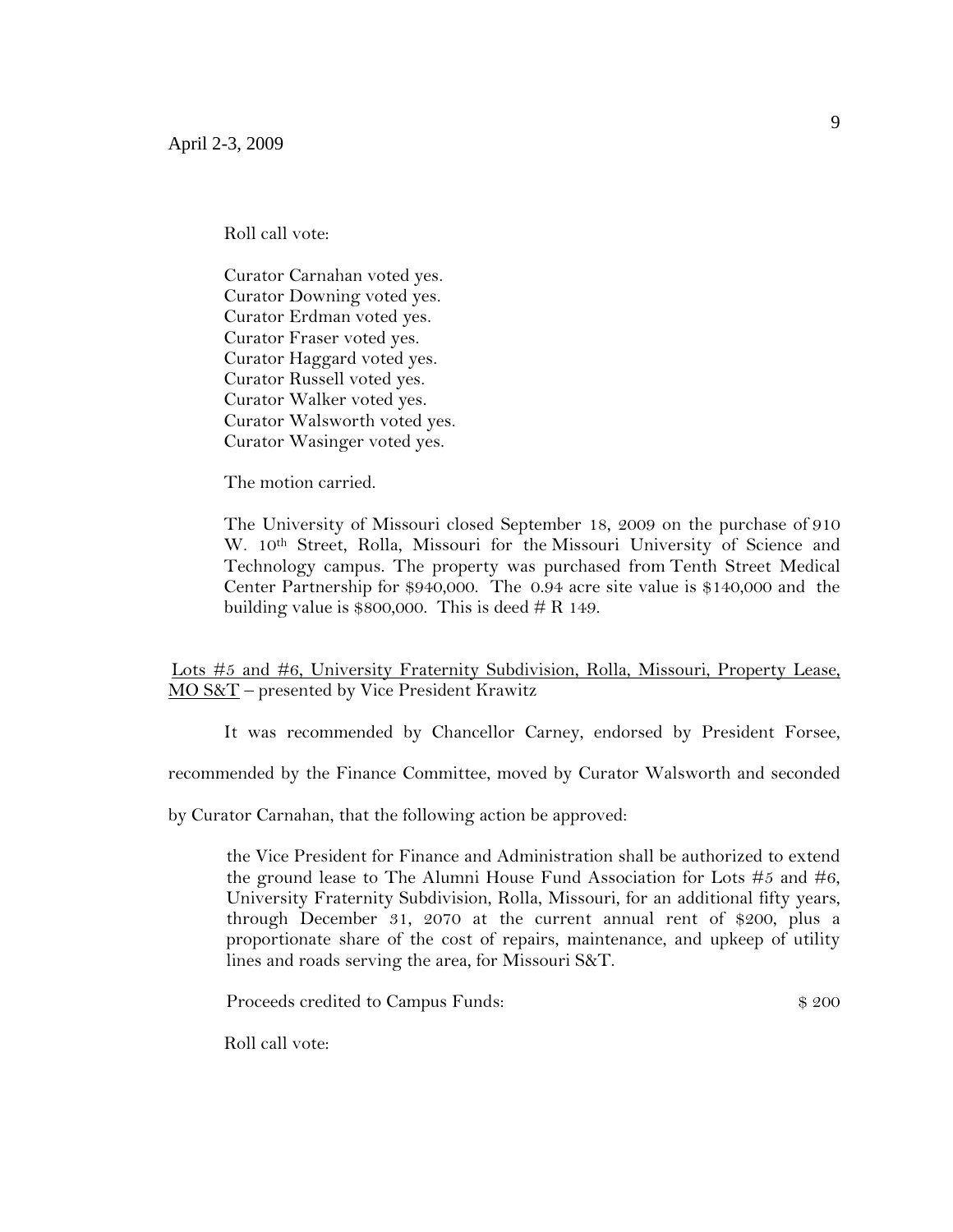Curator Carnahan voted yes. Curator Downing voted yes. Curator Erdman voted yes. Curator Fraser voted yes. Curator Haggard voted yes. Curator Russell voted yes. Curator Walker voted yes. Curator Walsworth voted yes. Curator Wasinger voted yes.

The motion carried.

On June 2, 2009, the University received a fully executed extension of a lease to The Alumni House Fund Association for Lots #5 and #6, University Fraternity Subdivision, Rolla Missouri, for an additional fifty years, through December 31, 2070 at the current annual rent of \$200, plus a proportionate share of the cost of repairs, maintenance, and upkeep of utility line and roads serving the area, for Missouri S & T.

Vice President Krawitz excused herself from the meeting at 4:40 P.M.

Chancellor Deaton joined the meeting.

182-184 University President's Report on Personnel, Property and Legal Issues – President Forsee (no report on file)

<sup>183</sup> Authorization to Enter into an Agreement with the State of Missouri and the Missouri Department of Mental Health regarding the Conveyance of Mid-Missouri Mental Health and Operation of an Inpatient Psychiatric Center, UM - presented by President Forsee

It was endorsed by President Forsee, recommended by the Finance Committee, moved by Curator Carnahan and seconded by Curator Fraser, that the following recommendation be approved as amended: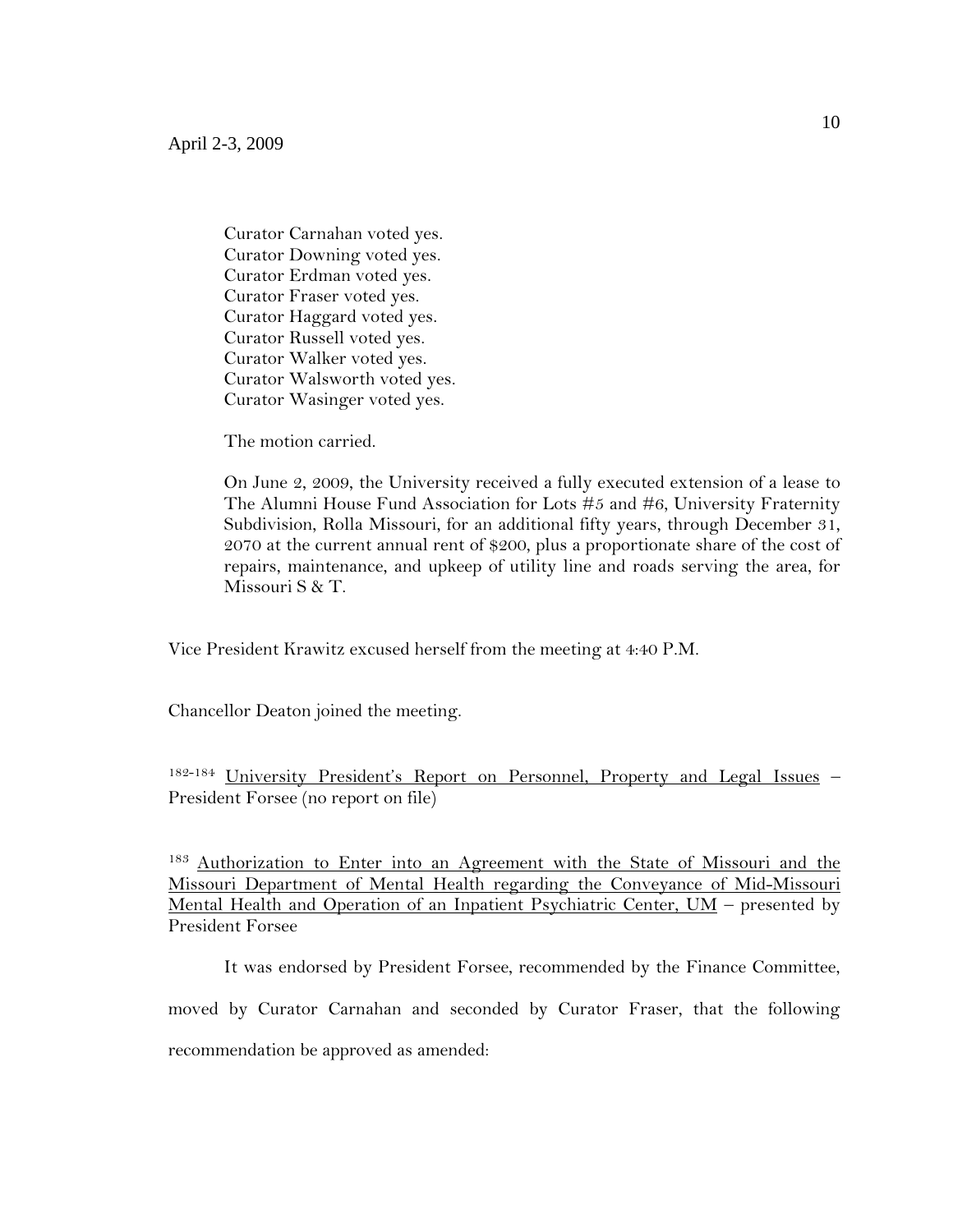President Forsee shall be authorized to enter into an Agreement with the State of Missouri and the Missouri Department of Mental Health regarding the conveyance of Mid-Missouri Mental Health Center to the University of Missouri and the operation of an acute inpatient psychiatric service by the University, subject to certain contingencies contained in said Agreement, **with Unit Accounting and Medicaid Reimbursement**, and in a final form approved by the General Counsel.

Roll call vote:

Curator Carnahan voted yes. Curator Downing voted yes. Curator Erdman voted yes. Curator Fraser voted yes. Curator Haggard voted yes. Curator Russell voted yes. Curator Walker voted yes. Curator Walsworth voted yes. Curator Wasinger was absent for the vote.

The motion carried.

The agreement was executed on July 1, 2009.

Litigation Report – presented by General Counsel Owens (report on file with the Office of the General Counsel)

The executive session of the Board of Curators meeting recessed at 6:15 P.M., on

Thursday, April 2, 2009, to be reconvened as needed upon conclusion of the public

session on Friday, April 3, 2009.

#### **Board of Curators Working Dinner**

The Board of Curators attended a working dinner with the University President and General Officers at 6:15 P.M., on Thursday, April 2, 2009, in the Carver-Turner room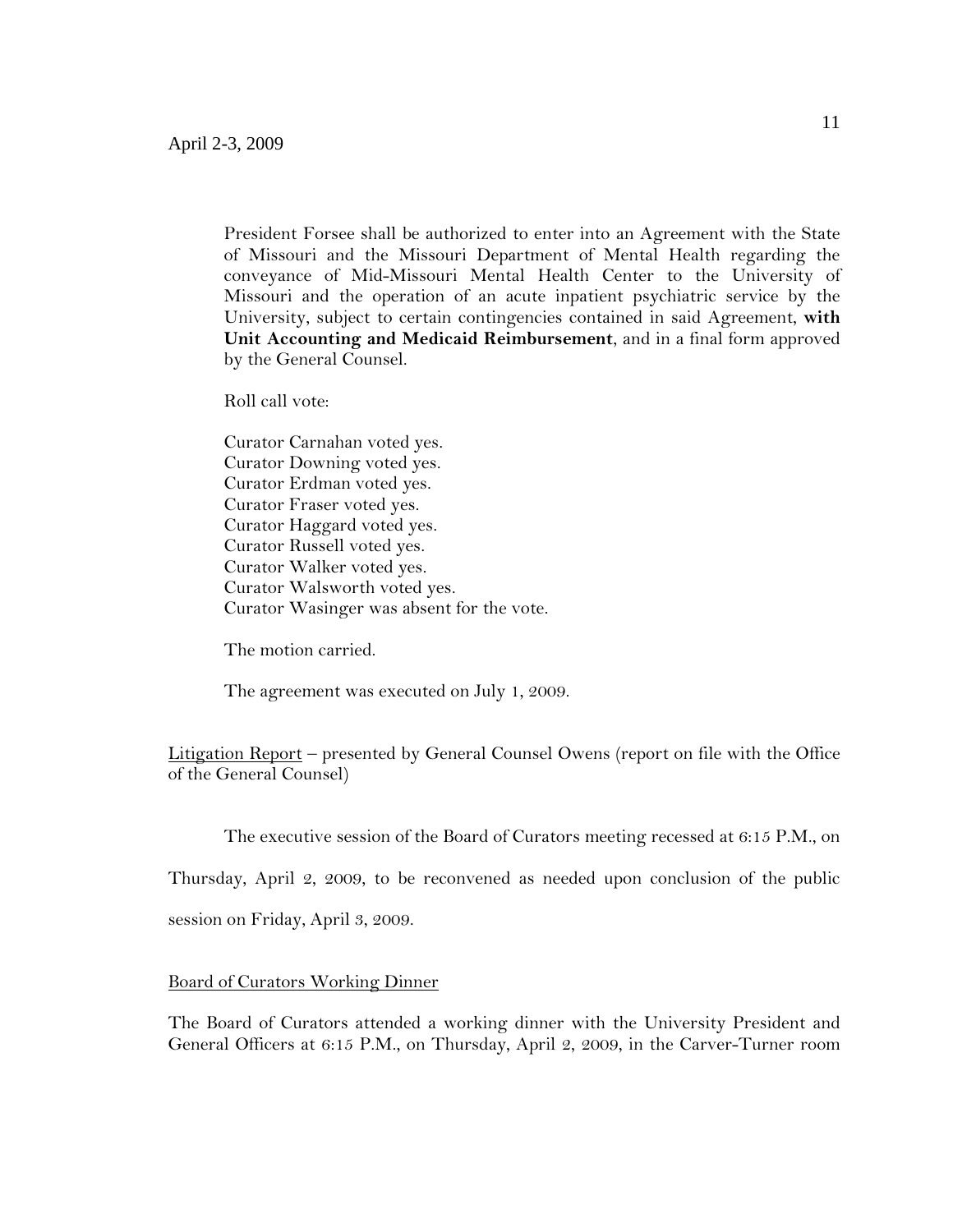of the Havener Center on the Missouri University of Science and Technology campus, pursuant to public notice given of said meeting.

#### Present

The Honorable John M. Carnahan III The Honorable Donald M. Downing The Honorable Warren K. Erdman The Honorable Judith G. Haggard The Honorable Doug Russell The Honorable Cheryl D. S. Walker The Honorable Don Walsworth The Honorable David G. Wasinger Student Representative Anton H. Luetkemeyer

#### Also Present

Mr. Gary D. Forsee, President, University of Missouri System Ms. Kathleen M. Miller, Secretary of the Board of Curators Dr. Gary K. Allen, Vice President for Information Technology Dr. John F. Carney III, Chancellor, Missouri University of Science and Technology Dr. Brady J. Deaton, Chancellor, University of Missouri-Columbia Dr. Thomas F. George, Chancellor, University of Missouri-St. Louis Dr. Steven Graham, Interim Vice President for Academic Affairs Ms. Natalie "Nikki" Krawitz, Vice President for Finance and Administration Mr. Leo E. Morton, Chancellor, University of Missouri-Kansas City Dr. Michael F. Nichols, Vice President for Economic Development Ms. Betsy Rodriguez, Vice President for Human Resources Dr. David R. Russell, Chief of Staff Ms. Cindy Pollard, Associate Vice President for Strategic Communications Members of the Missouri University of Science and Technology Trustees

#### Reports

- 1. University of Missouri Energy Summit Update presented by Chancellor Carney
- 2. Student, Faculty and Research Highlights, Missouri  $S\&T$  presented by Chancellor Carney

The working dinner concluded at 7:30 P.M., on Thursday, April 2, 2009.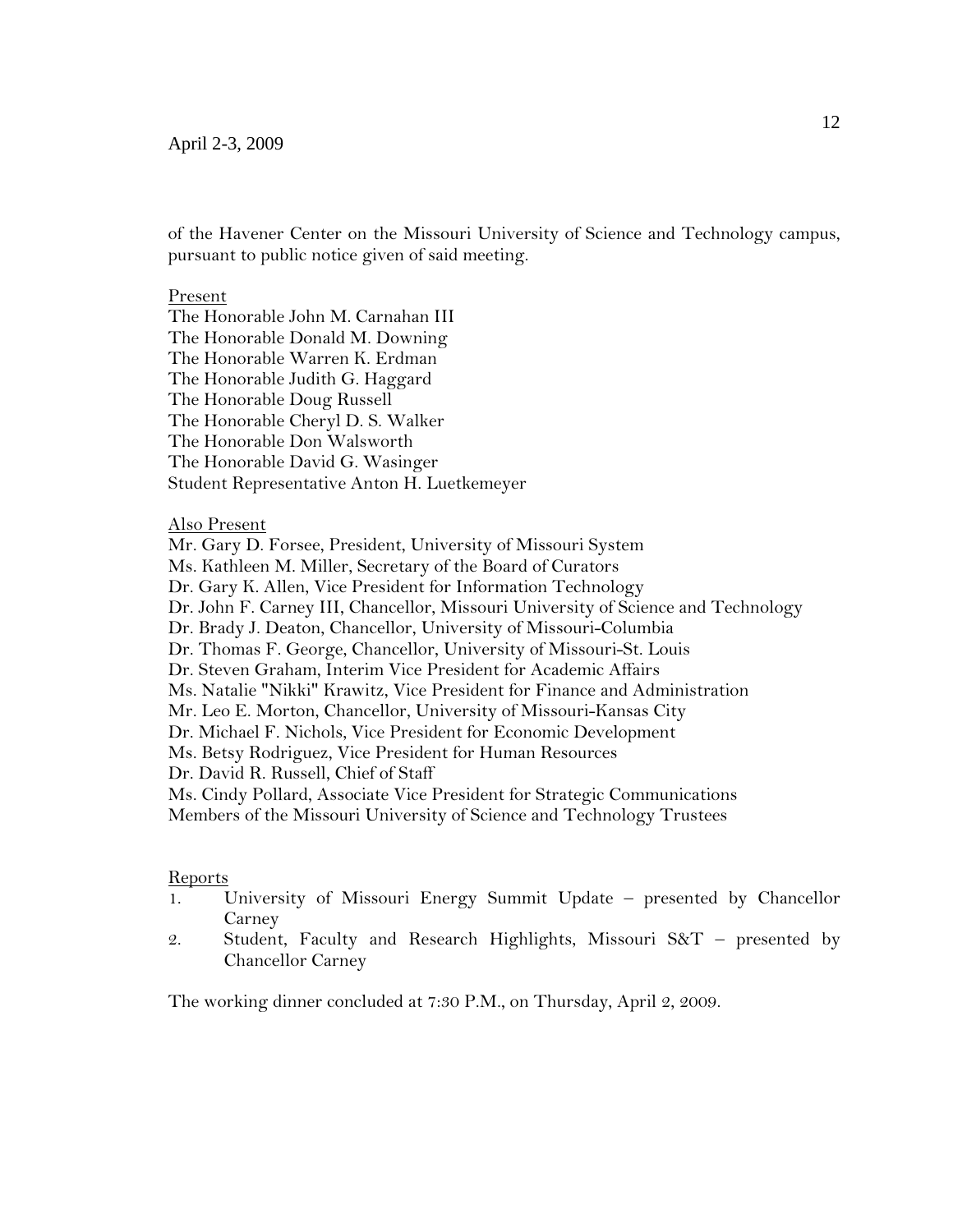The Missouri S&T Faculty Senate hosted the Board of Curators for a breakfast program at 7:45 A.M., on Friday, April 3, 2009.

Program Topic: Explosives Student Presenters: Jacki Berendzen, Andrew Blair, Erin Clark, Brandon Meadows, Phil Mulligan, Brian Sandhause

Faculty Presenter: Paul Worsey

## **BOARD OF CURATORS MEETING – PUBLIC SESSION**

The meeting of the University of Missouri Board of Curators was reconvened in public session at 9:10 A.M., on Friday, April 3, 2009, in the St. Pat's Ballroom of the Havener Center, on the Missouri University of Science and Technology campus, pursuant to public notice given of said meeting. Curator Judy Haggard, Vice Chairwoman of the Board of Curators, presided over the meeting. Chairman Fraser was incapacitated due to a back injury.

Present The Honorable John M. Carnahan III The Honorable Donald M. Downing The Honorable Warren K. Erdman The Honorable Bo Fraser, periodically, by telephone The Honorable Judith G. Haggard The Honorable Doug Russell The Honorable Cheryl D. S. Walker The Honorable Don Walsworth The Honorable David G. Wasinger Student Representative Anton H. Luetkemeyer

Also Present Mr. Gary D. Forsee, President, University of Missouri System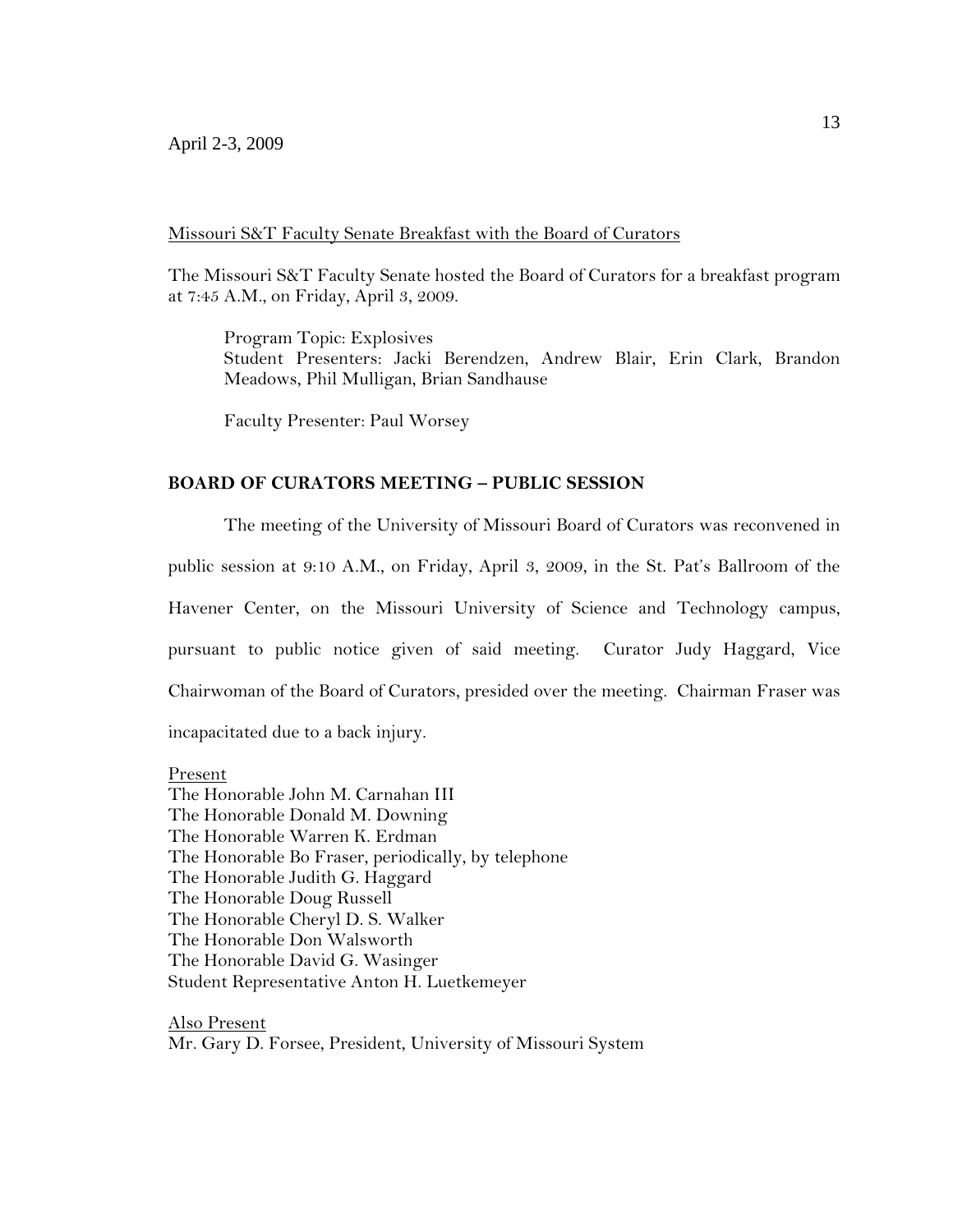Ms. Kathleen M. Miller, Secretary of the Board of Curators Dr. Gary K. Allen, Vice President for Information Technology Dr. John F. Carney III, Chancellor, Missouri University of Science and Technology Dr. Brady J. Deaton, Chancellor, University of Missouri-Columbia Dr. Thomas F. George, Chancellor, University of Missouri-St. Louis Dr. Steven Graham, Interim Vice President for Academic Affairs Mr. Stephen H. Knorr, Vice President for Government Relations Ms. Natalie "Nikki" Krawitz, Vice President for Finance and Administration Mr. Leo E. Morton, Chancellor, University of Missouri-Kansas City Dr. Michael F. Nichols, Vice President for Economic Development Ms. Betsy Rodriguez, Vice President for Human Resources Dr. David R. Russell, Chief of Staff Ms. Cindy Pollard, Associate Vice President for Strategic Communications Media Representatives

General Counsel Owens was in private legal negotiation meetings throughout the meeting.

### **General Business**

Board Chair Report – provided by Vice Chairwoman Haggard (transcription on file)

University President's Report – provided by President Forsee (transcription and slides on file)

Government Relations Update – provided by Vice President Knorr (slides on file)

Missouri University of Science and Technology Campus Update - provided by Chancellor Carney (slides on file)

Chancellor Reports on Budgets and Achievements

Chancellor Carney, Missouri University of Science and Technology

- Accreditation Agency report was good with two caveats:
	- Laboratories and equipment need to be updated on a regular basis.
	- With substantial increase in enrollment, faculty size has remained essentially the same. Student:Faculty ratio is too high.
- Missouri S&T's Men's Track & Field Team won the conference championship this year. Coach Sterling Martin was named GLVC Coach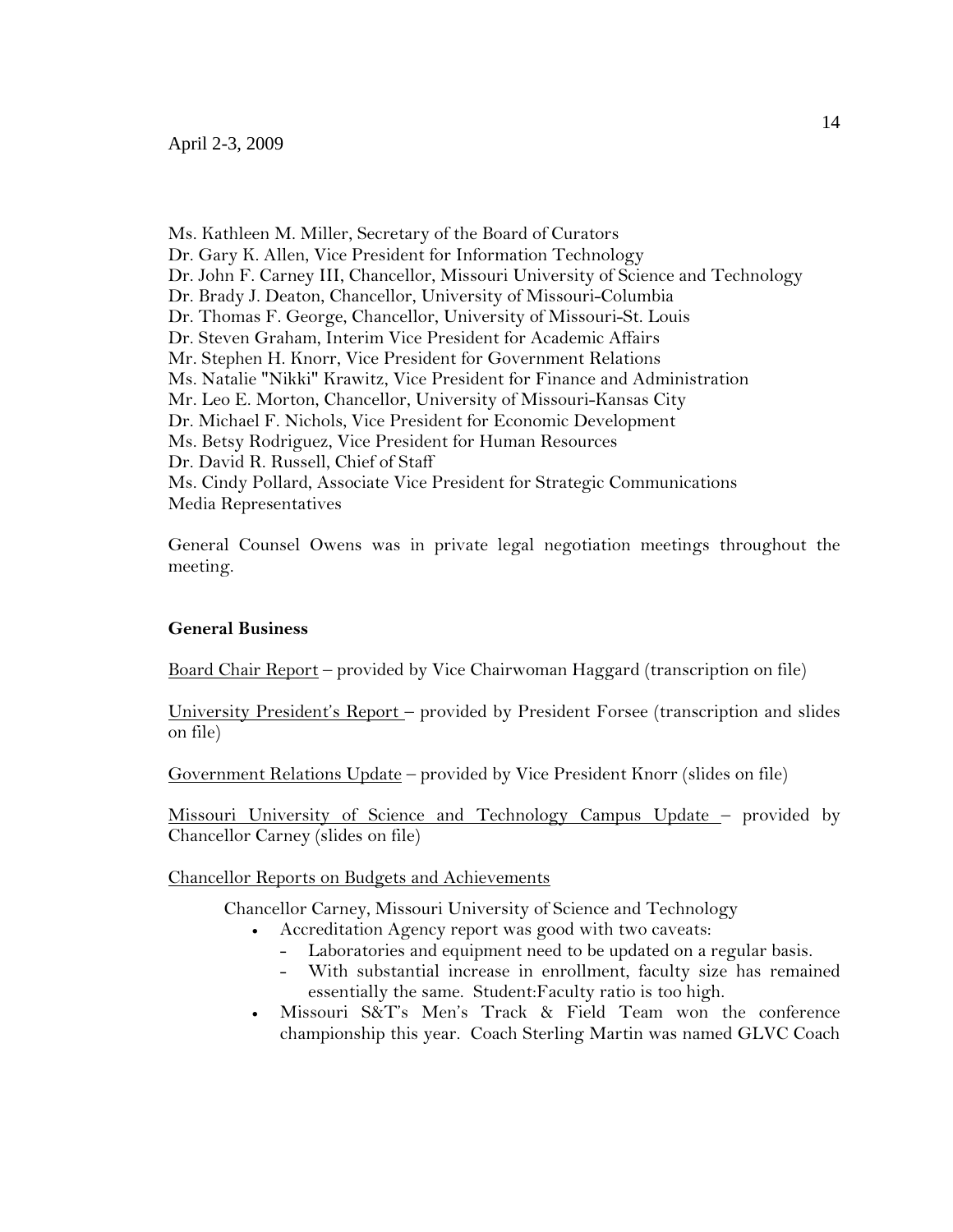of the Year for Men's Track & Field. Three Missouri S&T pole vaulters earned All-America honors for Division II Indoor Track & Field championships: Jordan Henry, Peter Hollenbeck and Dan Hellwig.

- Missouri S&T sophomore Zlatan Hamzic became the first student-athlete in school history to earn an individual national championship in the 200 yard breaststroke in school record time at the NCAA Division II Swimming and Diving Championships
- Missouri S&T Miners Swim Team placed third in the NCAA Division II team competition (the third straight top-four national finish).

Chancellor Deaton (slides on file)

- Rick Puig, a junior at MU and a young entrepreneur with his own LLC, is the only Truman Scholar in the State of Missouri this year.
- Beginning next year, MU is doing a phase out of \$1.5 million of general operating support for athletics. Those funds will be reallocated to the educational mission.
- Mark Ellis, University of Missouri-Columbia heavy-weight wrestler, was crowned NCAA national champion this spring - the second ever in university history.

Chancellor Morton (slides on file)

- New utility plan has provided \$1.6 million a year in utility savings.
- This has been an exceptional development year for UM-Kansas City. Alumni giving is at an all-time high.
- University of Missouri-Kansas City student, Grant Snider, named the Charles M. Schultz 2008 College Cartoonist of the Year (Forsee cartoon on file).

Chancellor George (slides on file)

- UMSL is carefully examining campus-wide teaching loads and program productivity.
- UMSL has nearly 60% women in tenure-track faculty positions, which is notably among the highest percentage in the country.
- Private giving for the UMSL campus is up substantially this year.

## **Consent Agenda**

Minutes of the February 5-6, 2009, Board of Curators Meeting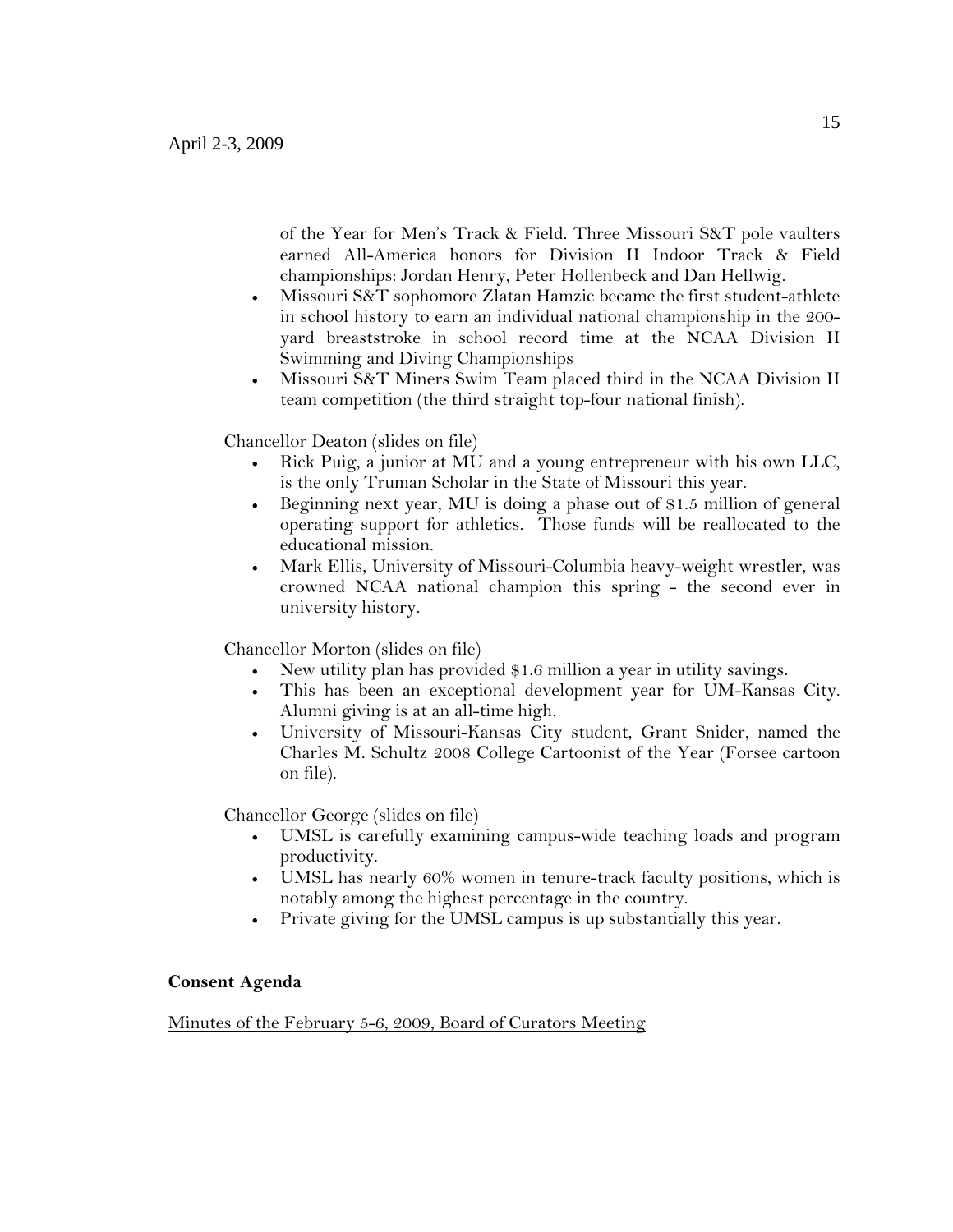It was moved by Curator Walsworth and seconded by Curator Russell that the minutes of the February 5-6, 2009, Board of Curators meeting (as provided to the curators for review) shall be approved, provided that the wording for the new standing committee be changed to the Academic, Student and External Affairs Committee, for the permanent record.

## Proposed 2010 Board of Curators Meeting Calendar

It was moved by Curator Walsworth and seconded by Curator Russell that the proposed 2010 Board of Curators Meeting Calendar be approved as follows:

| Thursday-Friday | January 28-29, 2010   | UM-St. Louis       |
|-----------------|-----------------------|--------------------|
| Thursday-Friday | April 15-16, 2010     | Missouri S&T       |
| Thursday-Friday | June 10-11, 2010      | Columbia, Missouri |
| -Friday         | July 23, 2010         | Teleconference     |
| Thursday-Friday | September 23-24, 2010 | UM-Columbia        |
| Thursday-Friday | December 9-10, 2010   | UM-Kansas City     |

## 2010 Board of Curators Meeting Calendar

## Degrees, Winter Semester 2009

It was recommended by the Chancellors, endorsed by President Forsee, moved by Curator Walsworth and seconded by Curator Russell, that the following resolution be approved:

the action of the President of the University of Missouri System in awarding degrees and certificates to candidates recommended by the various faculties and committees of the four University of Missouri campuses who fulfill the requirements for such degrees and certificates at the end of the Winter Semester 2009, shall be approved, and that the lists of said students who have been awarded degrees and certificates be included with the records of this meeting.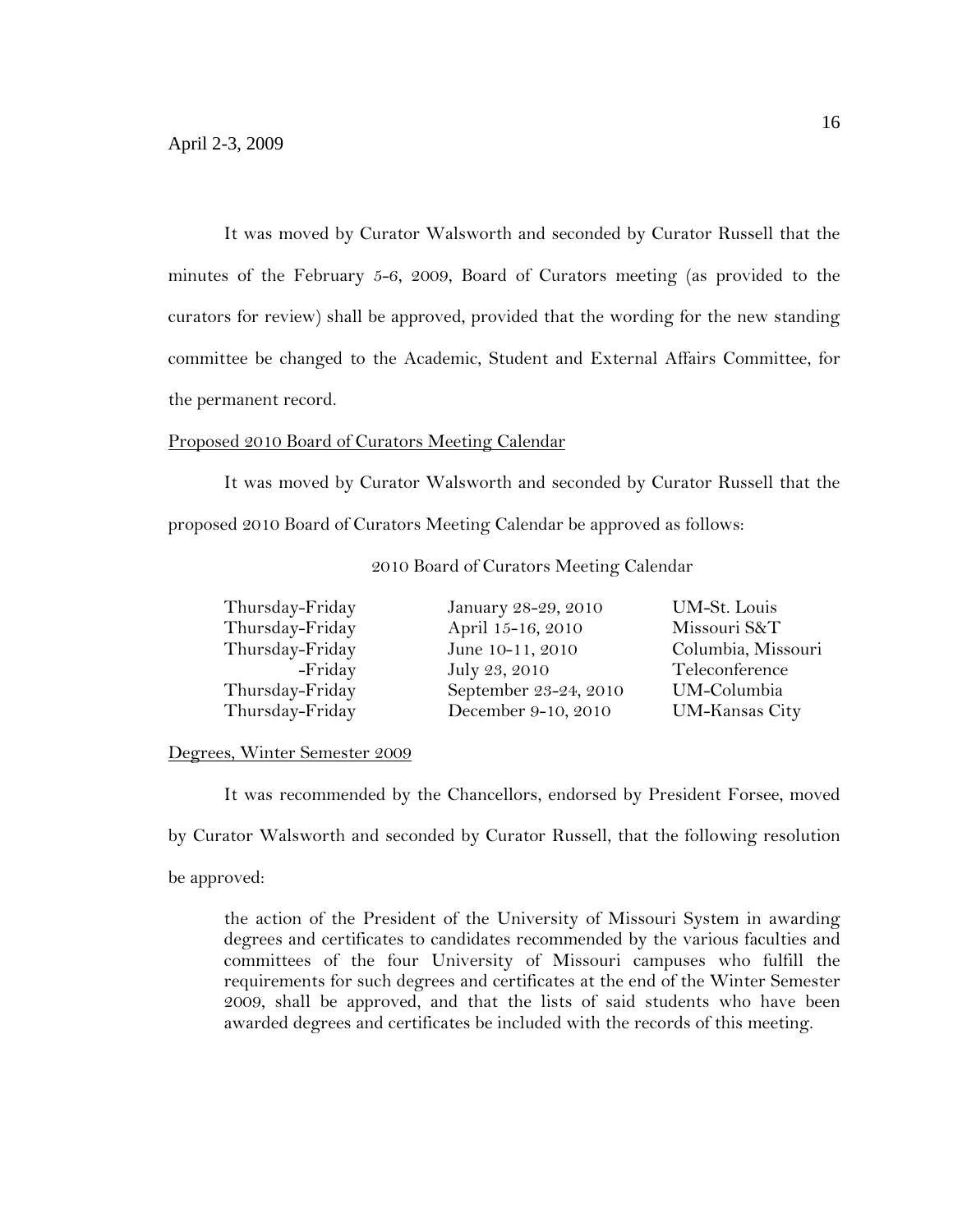# Spinal Cord Injuries and Congenital or Acquired Disease Processes Research Program Proposals

It was recommended by Interim Vice President Graham, endorsed by President

Forsee, moved by Curator Walsworth and seconded by Curator Russell, that the

following action be approved:

the two research proposals approved by the Spinal Cord Injuries Research Program Advisory Board shall be approved as follows: Spinal Cord Injuries and Congenital or Acquired Disease Processes

Research Program

Proposals Recommended for Funding, 2009

- I. Isolated motor networks may be fundamentally altered as a result of nerve injury to their descending inputs  $$48,483$ David J. Schulz Assistant Professor of Biological Sciences University of Missouri-Columbia
- II. Regulation of Neurite Outgrowth of Lamprey Brain Neurons  $$46,033$ Andrew D. McClellan Professor of Biological Sciences University of Missouri-Columbia

Total funding: \$94,516

## Spinal Cord Injuries and Congenital or Acquired Disease Processes Research Program Board Members and Board Chair

It was recommended by Interim Vice President Graham, endorsed by President

Forsee, moved by Curator Walsworth and seconded by Curator Russell, that the following action be approved: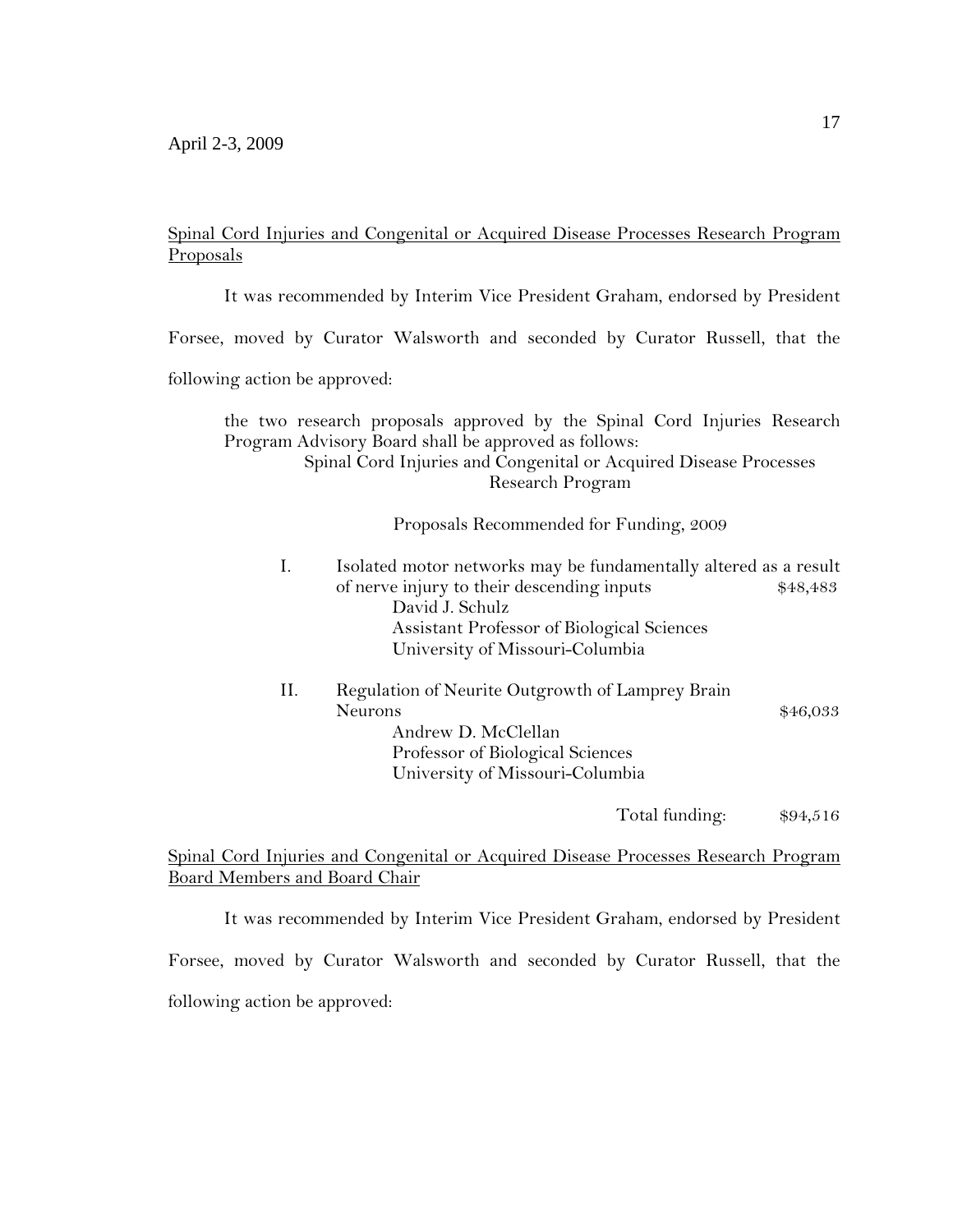the new members with appointments expiring in 2012, as provided with the records of this meeting, shall be approved for the Spinal Cord Injuries and Congenital or Acquired Disease Processes Research Program Advisory Board for terms to begin January 1, 2010. (Biographical materials are on file with the Office of the Vice President for Academic Affairs.); and

David Gray, Ph.D., shall be reappointed as the Chair of the Advisory Board.

Spinal Cord Injuries and Congenital or Acquired Disease Processes Research Program 2010 Membership

David Brody, Physician, December 31, 2012 Florian Thomas, Physician, December 31, 2010 Erin Dannecker, Non-physician-Research, December 31, 2010 David Gray, Non-physician-Research, December 31, 2012 Hiroko Awikawa, Non-physician-Professional, December 31, 2010 Steven Kinstler, Non-researcher Active in Qualifying Association, December 31, 2010 Eric Westacott, Non-researcher Active in Qualifying Association, December 31, 2010 Steve Graham, Curators' Representative, ex officio

## Collected Rules and Regulations 370.015 Pilot Academic Grievance Procedure Revision, UMC, UMKC and Missouri S&T

It was recommended by Chancellor Carney and Interim Vice President Graham,

endorsed by President Forsee, recommended by the Academic, Student and External

Affairs Committee, moved by Curator Walsworth and seconded by Curator Russell, that

the following action be approved:

the revised pilot Academic Grievance Procedure (as on file) shall replace the current pilot Academic Grievance Procedure in Collected Rules and Regulations 370.015 and be applicable to Missouri University of Science and Technology for the same period as the pilot currently applies to the University of Missouri-Columbia and the University of Missouri-Kansas City. Prior to the end of the trial period, the University of Missouri-Columbia, the University of Missouri-Kansas City, and Missouri University of Science and Technology will review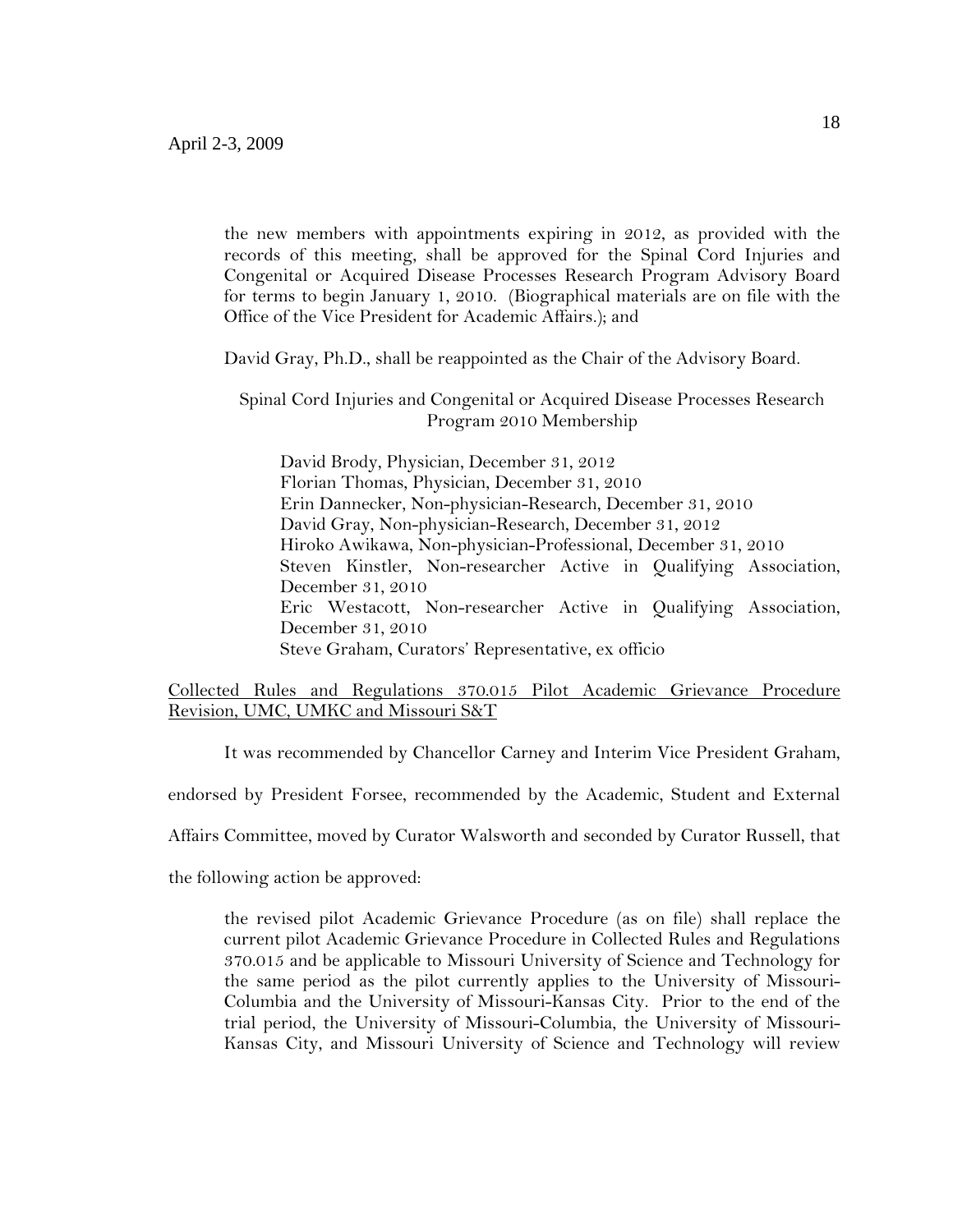section 370.015, share the results of the review with the University of Missouri-St. Louis, and then all four campuses will use the information derived from the pilot to craft a common grievance procedure for all campuses for consideration by the Board of Curators by the end of calendar year 2011.

### Collected Rules and Regulations 370.010 Academic Grievance Procedure Revision

It was recommended by Interim Vice President Graham, endorsed by President

Forsee, recommended by the Academic, Student and External Affairs Committee,

moved by Curator Walsworth and seconded by Curator Russell, that the following

action be approved:

the Missouri University of Science and Technology shall be removed from the current Academic Grievance Procedure in Collected Rules and Regulations 370.010.

#### Discovery Ridge Research Park Revised Master Plan, UM

It was recommended by Vice President Nichols, endorsed by President Forsee, recommended by the Finance Committee, moved by Curator Walsworth and seconded by Curator Russell, that:

the Discovery Ridge Research Park Revised Master Plan shall be approved as on file with the minutes of this meeting.

## Schematic Design for the Thomas Jefferson South Tower Renovation, Missouri S&T

It was recommended by Chancellor Carney, endorsed by President Forsee, recommended by the Finance Committee, moved by Curator Walsworth and seconded by Curator Russell, that: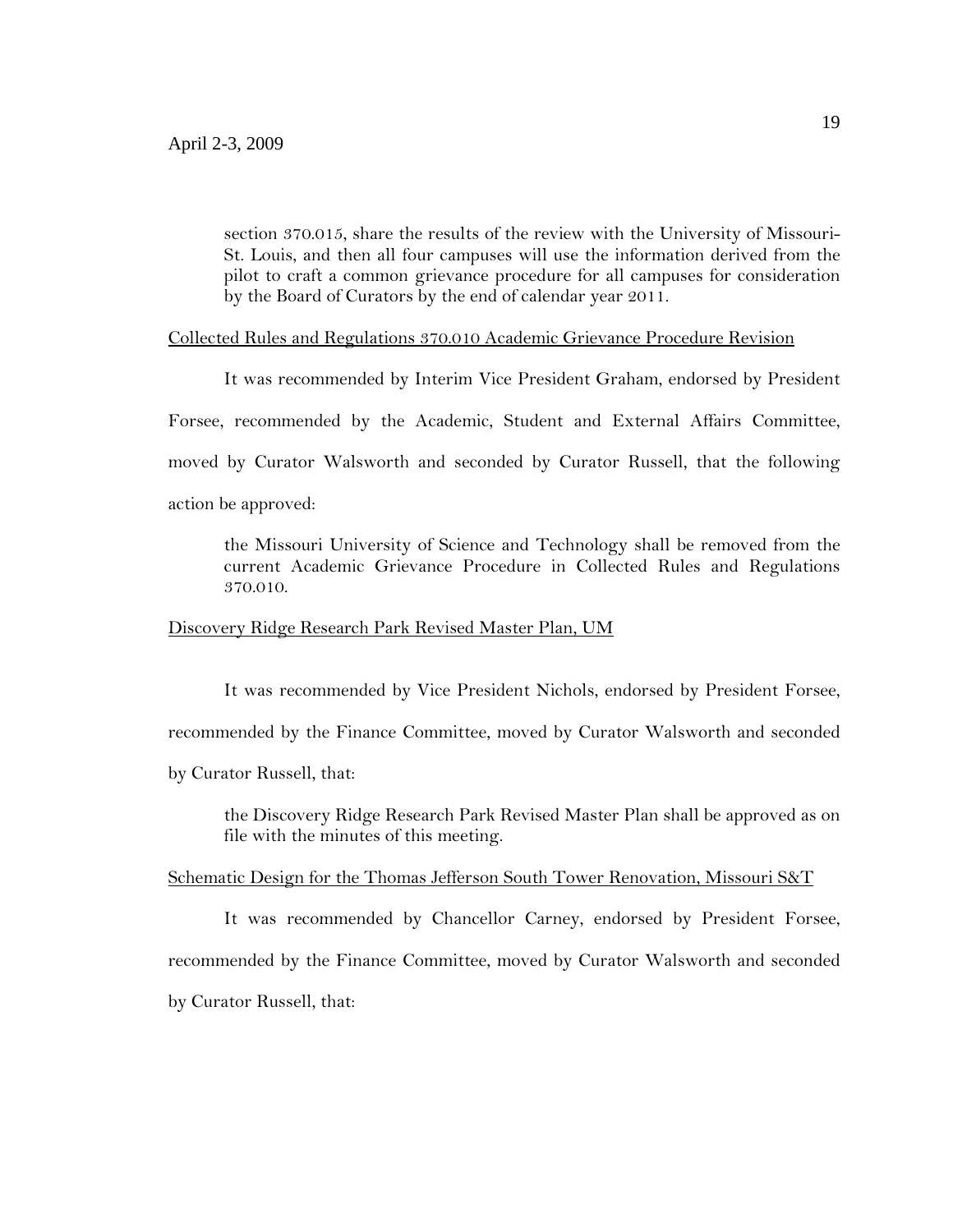the schematic design prepared by Treanor Architects, P.A., Kansas City, Missouri, for the Thomas Jefferson South Tower Renovation at the Missouri University of Science and Technology, shall be approved as on file with the minutes of this meeting.

Funding is from revenue bonds:  $$12,976,483$ 

Roll call vote on Consent Agenda:

Curator Carnahan voted yes. Curator Downing voted yes. Curator Erdman voted yes. Curator Fraser was absent for the vote. Curator Haggard voted yes. Curator Russell voted yes. Curator Walker voted yes. Curator Walsworth voted yes. Curator Wasinger voted yes.

The motion carried.

## **Audit**

Committee Chair report from the Audit Committee meeting, April 2, 2009, was provided by Curator Carnahan.

### **Compensation and Human Resources**

Committee Chair report from the Compensation and Human Resources Committee meeting, April 2, 2009, was provided by Curator Erdman.

University of Missouri Retirement, Disability and Death Benefit Plan Document Approval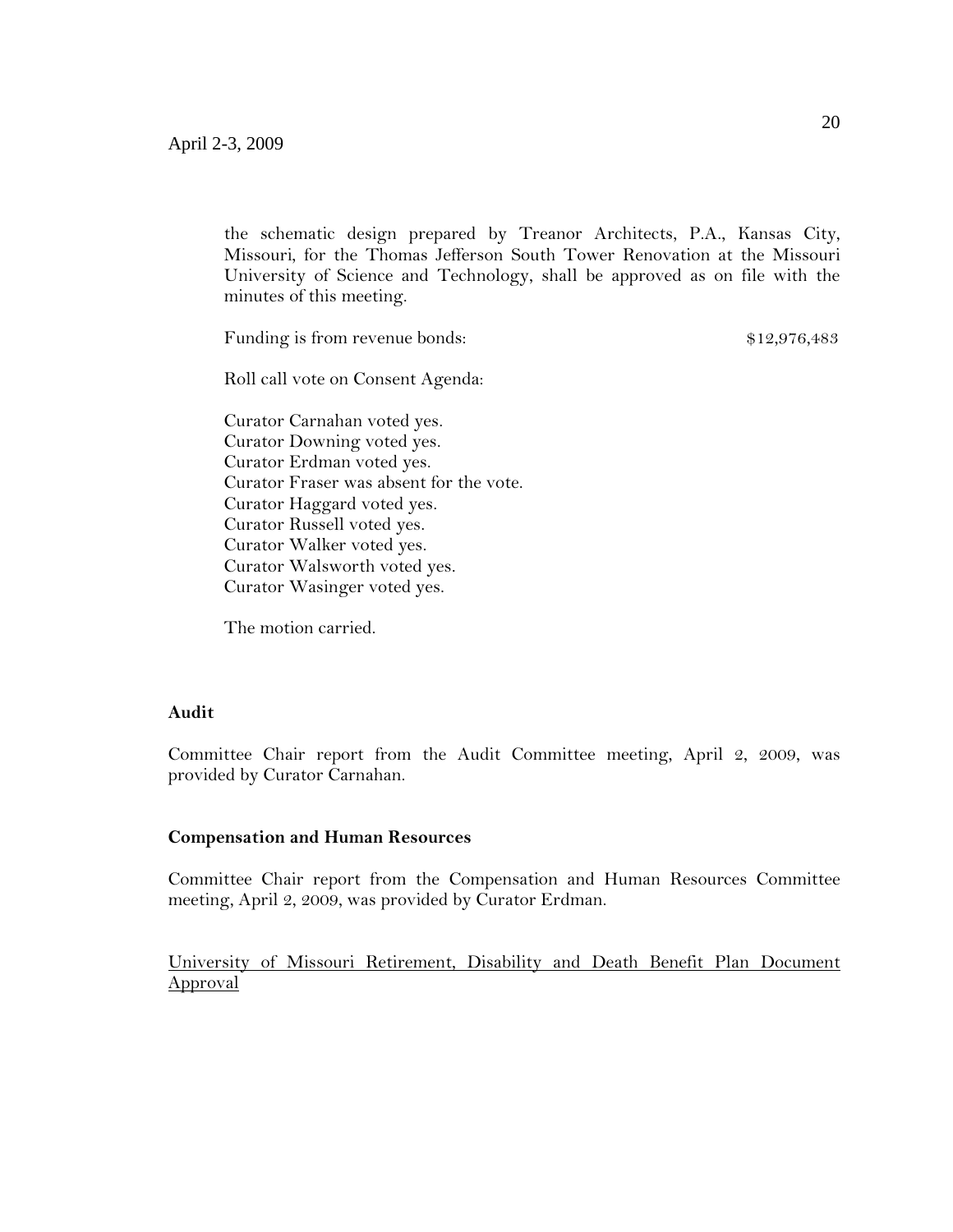It was recommended by Vice President Rodriguez, endorsed by President

Forsee, recommended by the Compensation and Human Resources Committee, moved

by Curator Walker and seconded by Curator Walsworth, that the following action be

approved:

Collected Rules and Regulations 530.010 University of Missouri Retirement, Disability and Death Benefit Plan shall be amended to reflect member contributions to the trust fund (530.010.T), definition of furlough (530.010.A.26), and inclusion of furlough regarding service credit in Leave of Absence (530.010.C.6), as follows:

## AMENDMENT TO THE UNIVERSITY OF MISSOURI RETIREMENT, DISABILITY & DEATH BENEFIT PLAN

Effective July 1, 2009, the University of Missouri Retirement, Disability and Death Benefit Plan, is amended by the addition of new Section 530.010.T. to the Plan, as follows:

T. MEMBER CONTRIBUTIONS TO THE TRUST FUND

- 1. Amount of Member Contributions -- Effective July 1, 2009, Members are required to contribute a percentage of their salary, as defined and/or limited in Section 530.010.T.1 (referred to hereafter in this section as Salary), to the Trust Fund of this Plan. Members shall contribute one percent (1.0%) of the Member's Salary on the first \$50,000 of Salary received during a calendar year, and two percent (2.0%) of the Member's Salary in excess of \$50,000 received during a calendar year. Although designated as Member contributions, all such amounts shall be picked up by the University on a pre-tax basis in accordance with Section  $414(h)(2)$ of the Internal Revenue Code. The University shall pay these contributions by a reduction in Salary to Members. Members shall not be permitted to opt out of making Member contributions or to receive Member contribution amounts directly instead of having them paid by the University to the Trust Fund of this Plan.
	- a. For purposes of Member contributions, Salary shall have the meaning set forth in Section 530.010.D.1., including Section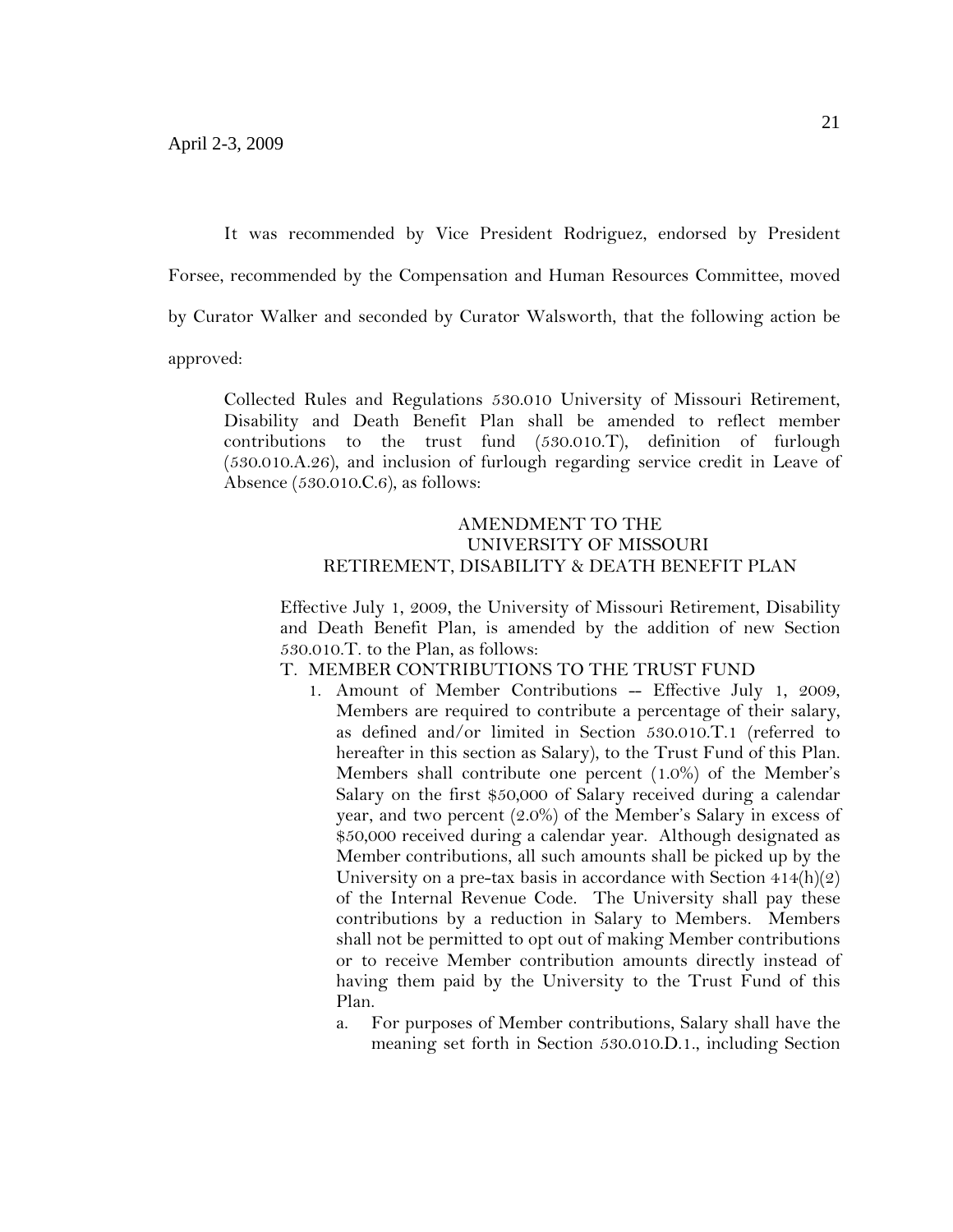530.010.D.1.f., except that Salary for purposes of Member contributions shall not include items of real income that are not paid as cash Salary, as described in Section 530.010.D.1.d. Member contributions shall not be deducted from Salary that exceeds the annual compensation limit under Section  $401(a)(17)$  of the Internal Revenue Code, as described in Section 530.010.D.1.e.

- b. Contributions shall be made only on Salary earned during the period an individual is admitted to membership in the Plan in accordance with Section 530.010.B. Member contributions will only be required of Salary earned on and after July 1, 2009.
- c. Members contributions shall not be required to be made on amounts of Summer Appointment Salary that exceed twoninths (2/9) of the Member's Salary for the nine (9) month period immediately preceding Summer Appointment (or the nine (9) month period immediately following Summer Appointment if the Member's first appointment is a Summer Session Appointment) or if the Summer Session Appointment is not immediately preceded by the Member's appointment for full Contract Year.
- d. Member contributions shall only be required to the extent the Member receives Salary, including, but not limited to, periods of leaves of absences.
- 2. Refund of Member Contributions A Qualified Member shall not be permitted to elect a refund of Member contributions**.** If a Member's employment with the University is terminated prior to becoming a Qualified Member in accordance with Section 530.010.B.4, such Member shall be permitted to elect to receive a refund of Member contributions upon application for refund in writing on a form provided by and filed with the Committee. The amount of the refund shall equal all Member contributions made prior to termination of employment plus interest credits at a rate of four percent (4.0%) per annum, compounded annually from the end of the calendar year for which the Member contributions were made to the date of application for a refund. A refund of Member contributions shall be paid in a lump sum or direct rollover only, as elected by the Member. In any event, a refund of Member contributions shall be made in accordance with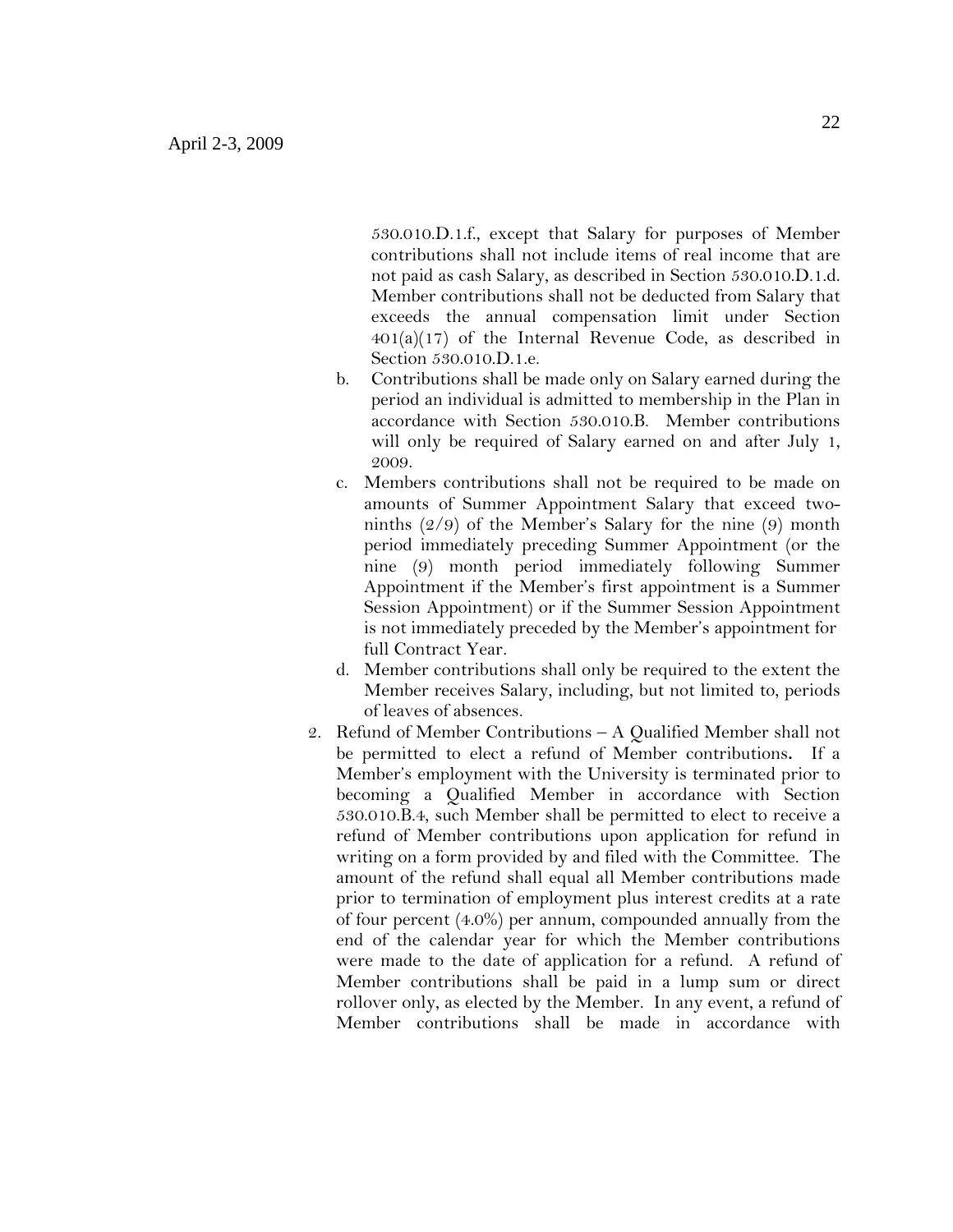applicable distribution requirements set forth in Section 530.010.L. and Section 401(a)(9) of the Internal Revenue Code.

- a. Notwithstanding any other provisions of this Plan, a Member who elects to receive a refund of Member contributions relinquishes all current and future rights to benefits and Service Credit earned to date of the election under all provisions of this Plan. Notwithstanding the provisions of 530.010.C.5.a, a Member who receives a refund of Member contributions as a result of a termination of employment and subsequently resumes status as a Member of the Plan shall not be permitted to repay the amount of the refund or any portion thereof and reinstate any benefits or Service Credit earned under the Plan prior to receipt of the refund of Member contributions. A Member who terminates employment with the University prior to becoming a Qualified Member and does not elect a refund of Member contributions, shall have Service Credit earned prior to termination of employment determined in accordance with rules regarding discontinuous periods of service as set forth in Section 530.010.C.5.a. However, a Member's contribution amounts are not forfeited due to a loss of Service Credit under that Section.
- b. If a Member's employment with the University is terminated due to death prior to becoming a Qualified Member, a refund of Member contributions shall be payable to the Member's Beneficiary. The Member's Beneficiary shall be determined in accordance with Section 530.010.J.6.

Effective July 1, 2009, the University of Missouri Retirement, Disability and Death Benefit Plan Section 530.010.C.5.a, first sentence is amended to read:

Subject to the prohibitions contained in 530.010.T.2.a, in the case of a Member whose period of service is interrupted, Service Credit earned both prior to and subsequent to such interruption shall be aggregated except that:

Effective July 1, 2009, the University of Missouri Retirement, Disability and Death Benefit Plan Section 530.010.D.1.f., first sentence is amended as follows: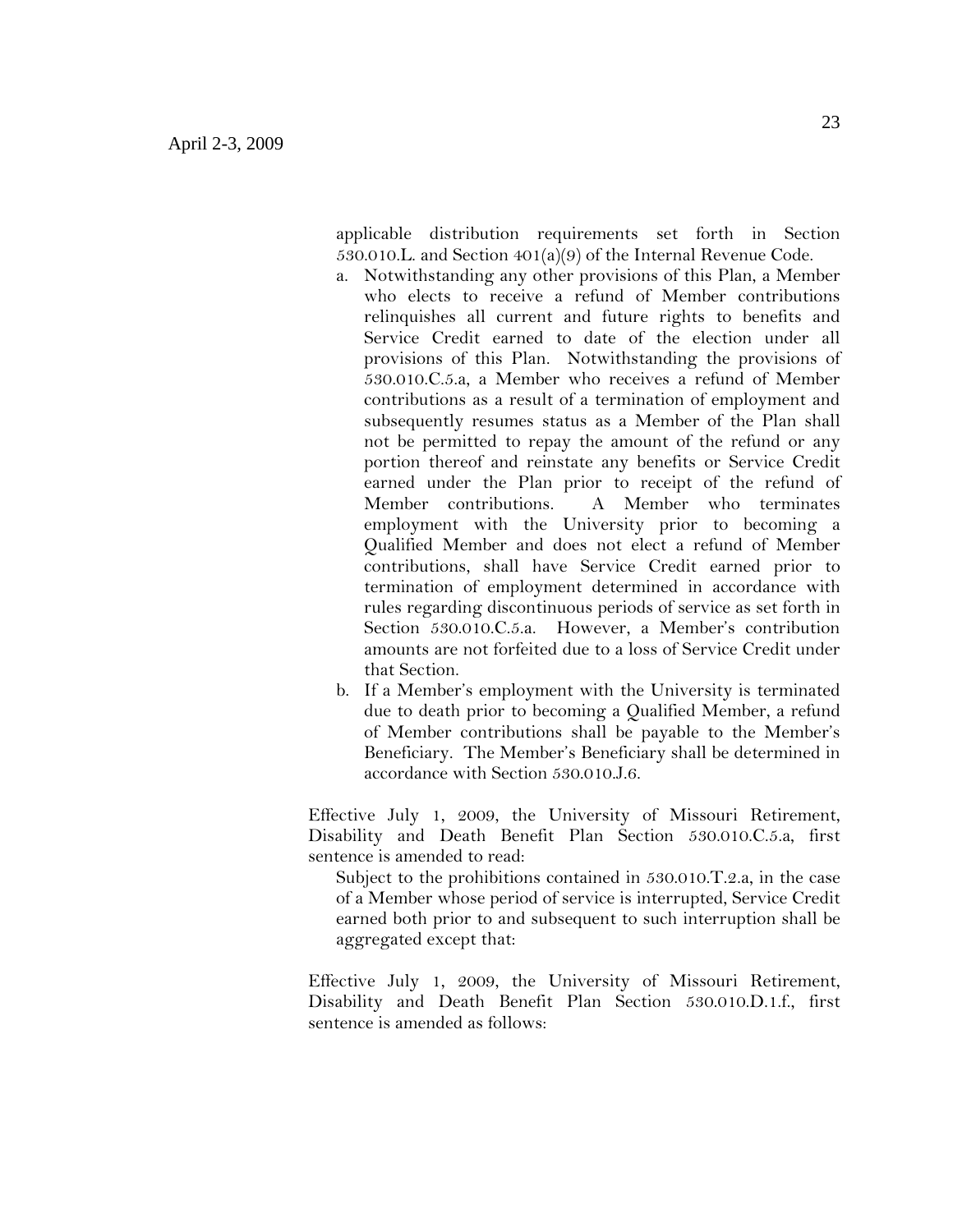Section 530.010.D.1.f shall be used to define salary for benefit determination purposes as well as Member contributions as described in Section 530.010.T.

Section 530.010.A.26 will read:

26. Furlough—a period of time, not to exceed thirty (30) days in any Contract Year, in which a Member is placed in a temporary, nonduty, non-pay status due to financial constraints of the University and after which the University expects the Member to resume normal duties.

The first paragraph of Section 530.010.C.6 will read:

6. Leaves of Absence—Except as provided in this section (C.6) periods of leaves of absence shall not be taken into account as Service Credit but shall not be deemed to constitute an interruption of the period of service. Military leaves of absence as a Member of the Armed Forces of the United States, provided such Member is reemployed by the University within the period of time for which such Member's reemployment rights are guaranteed under federal law, extension of sick leave without pay, leaves of absence granted in accordance with the Family Medical Leave Act for which a member receives full-time compensation from the University, and furloughs shall be taken into account as Service Credit.

Note: The only change to above paragraph was to add "and furloughs" to the last sentence.

Roll call vote:

Curator Carnahan voted yes. Curator Downing voted yes. Curator Erdman voted yes. Curator Fraser was absent for the vote. Curator Haggard voted yes. Curator Russell voted yes. Curator Walker voted yes. Curator Walsworth voted yes. Curator Wasinger voted yes.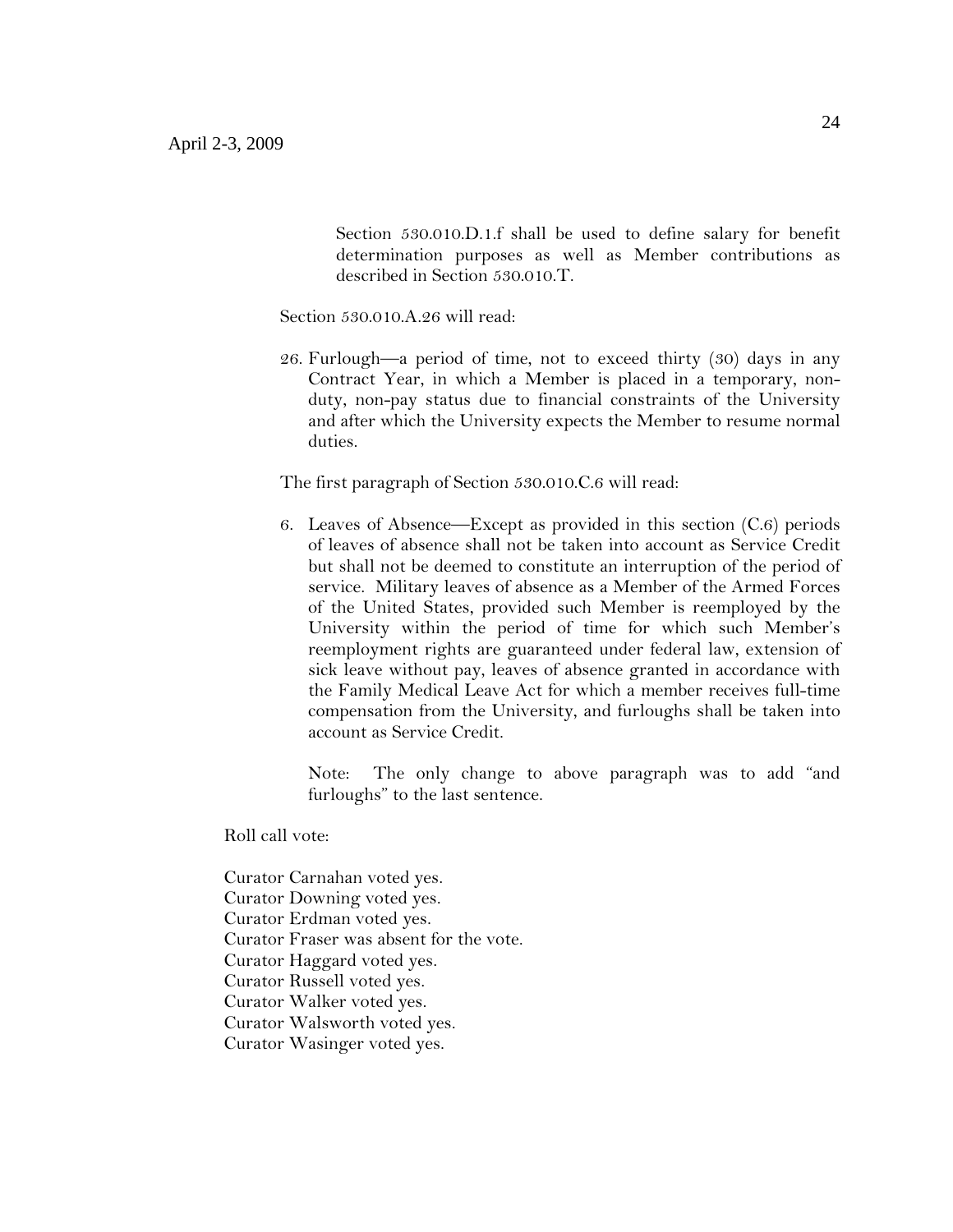The motion carried.

## Amendment to Collected Rules and Regulations 320.050 Employee Status

It was recommended by Vice President Rodriguez, endorsed by President

Forsee, recommended by the Compensation and Human Resources Committee, moved

by Curator Walker and seconded by Curator Walsworth, that the following action be

approved:

Collected Rules and Regulations 320.050 Employee Status shall be amended to allow for consistency in the definition of benefit eligibility among all benefit plans (as on file with the minutes of this meeting).

#### 320.050 Employee Status

Bd. Min. 2-27-76; Amended 9-26-97; Amended Bd. Min. 10-17-03, Amended 4- 03-09.

I.

## A. **Administrative, Service and Support Staff Defined:**

- Administrative, service and support employees are designated as regular, nonregular, or per diem. Only those employees designated as regular status are eligible to participate in the University's benefit programs. The following provisions defining regular employee, nonregular and per diem employee are in effect for all administrative, service and support employees, unless specifically exempted by policy.
- 1. **A Regular Employee** is an administrative, service and support staff member expected to work at least 75 percent FTE with an indicated appointment duration of at least nine months. All regular employees are benefit eligible. Service credit under the UM retirement program requires a minimum of 1500 hours worked per year.
- 2. **A Nonregular Employee** is an administrative, service and support staff member whose appointment does not qualify for regular employee status as defined. Employees may be reappointed beyond the initial appointment, but in no instance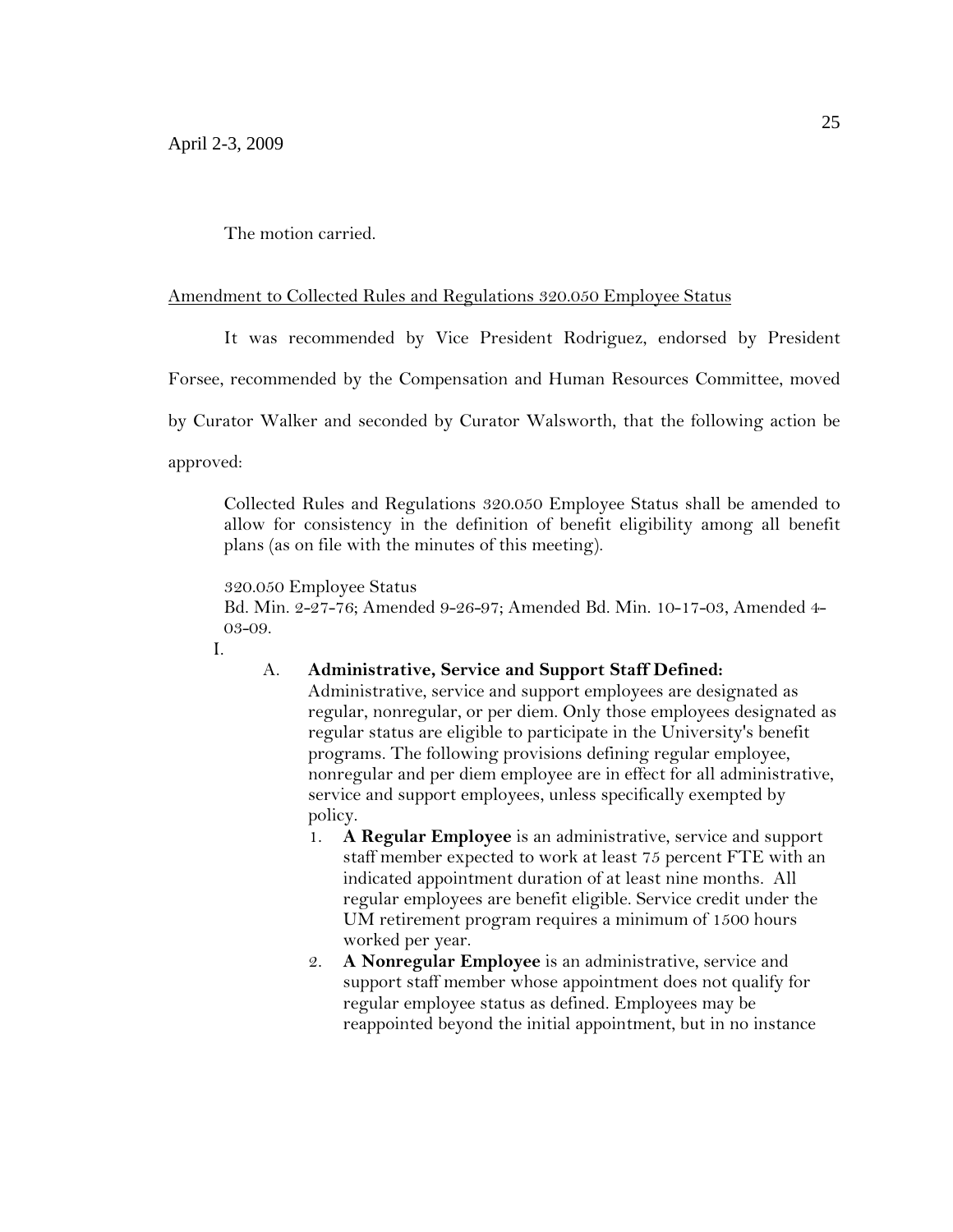may a nonregular employee work 1500 hours per year (September 1 – August 31).

3. **A Per Diem Employee** is an administrative, service and support employee whose appointment is not a part of an operating unit's regular work schedule and is scheduled to work only on an "as needed" basis. Work may be scheduled prospectively but should be considered as "elected" by the employee. Due to the nature of such an appointment, the employee may work as many hours as he/she elects, as approved by the University, without becoming eligible for University benefit programs. Such an employee is not extended benefits or rights of University employment policies for regular employees and may be excluded from future service at any time. Per diem employees are provided an hourly rate of pay following approved rate schedule(s). In all such per diem designations, approval is required by the Vice President of Human Resources.

## B. **Benefit Eligible Employees:**

- 1. All regular employees are benefit eligible. All nonregular and per diem employees are not eligible for benefits.
- 2. In the event that an employee with an initial benefit eligible appointment is changed to an appointment of 75 percent FTE or greater, but less than nine months in duration, the employee will continue to be considered benefit eligible.
- 3. Individual salaries must be commensurate with FTE.
- 4. A department is prohibited from requiring a benefit eligible employee to forego benefit entitlement as a condition of employment.
- 5. Individuals who are working at UM through an exchange program, visiting scholars program, or other similar program, in which the individual is receiving compensation from another institution and not from UM, are not to be considered benefit eligible.
- 6. Student employees, including but not limited to Graduate Teaching Assistants, Graduate Research Assistants, Graduate Instructors, and Student Assistants, are not benefit eligible.
- II. The President is hereby authorized, subject to approval of the language by the General Counsel, to modify the language of benefit plan documents, as necessary to make them consistent with the above revisions of Section 320.050.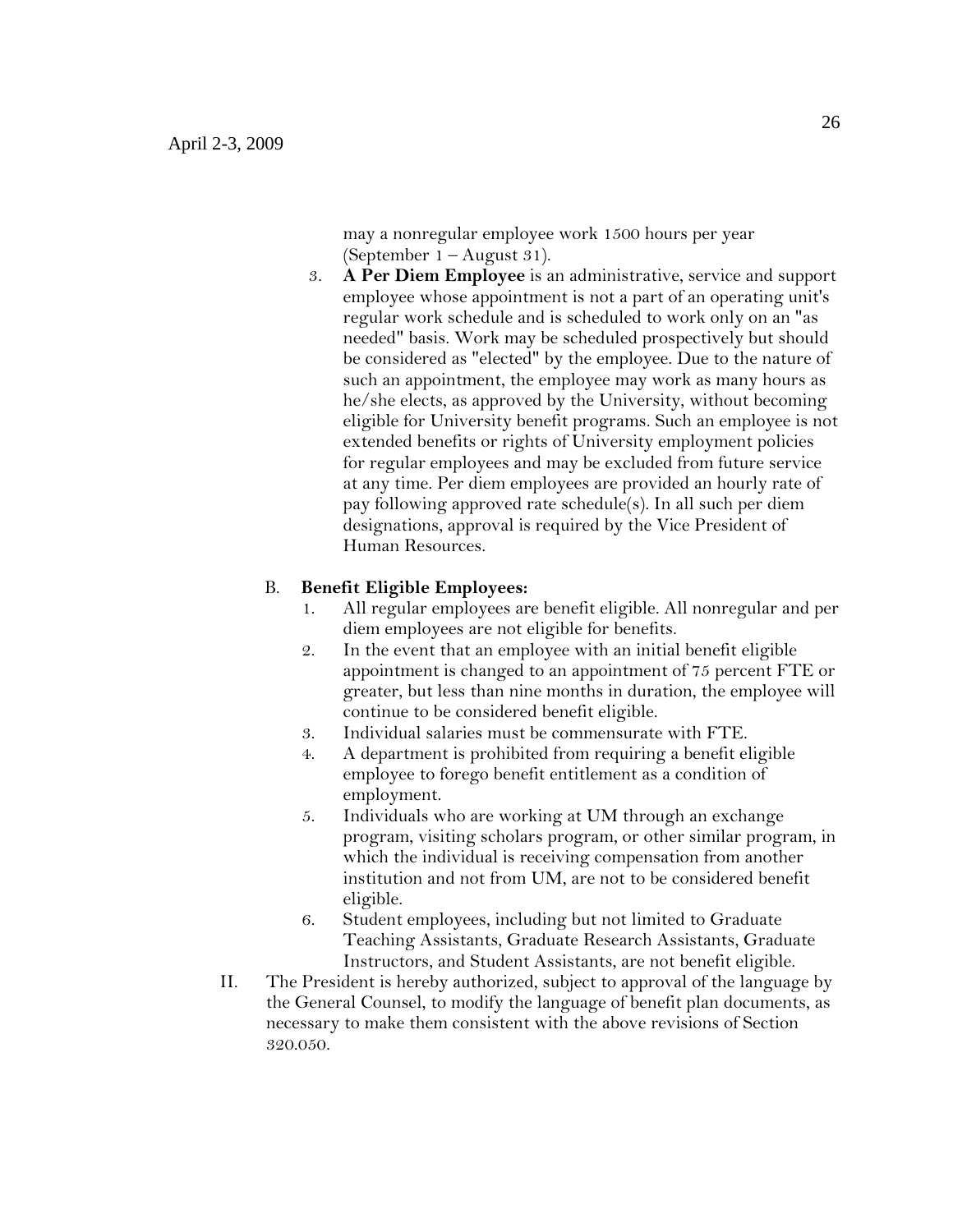Roll call vote:

Curator Carnahan voted yes. Curator Downing voted yes. Curator Erdman voted yes. Curator Fraser was absent for the vote. Curator Haggard voted yes. Curator Russell voted yes. Curator Walker voted yes. Curator Walsworth voted yes. Curator Wasinger voted yes.

The motion carried.

### Revised Implementation Date of Collected Rules and Regulations 360.050 Overtime

It was recommended by Vice President Rodriguez, endorsed by President

Forsee, recommended by the Compensation and Human Resources Committee, moved

by Curator Walker and seconded by Curator Walsworth, that the following action be

approved:

the implementation date of Collected Rules and Regulations 360.050 Overtime, of April 19, 2009, shall be changed to a date to be determined by the President, and communicated to the Board of Curators (expectation being that it be no later than September 1, 2009).

Roll call vote:

Curator Carnahan voted yes. Curator Downing voted yes. Curator Erdman voted yes. Curator Fraser was absent for the vote. Curator Haggard voted yes. Curator Russell voted yes. Curator Walker voted yes. Curator Walsworth voted yes.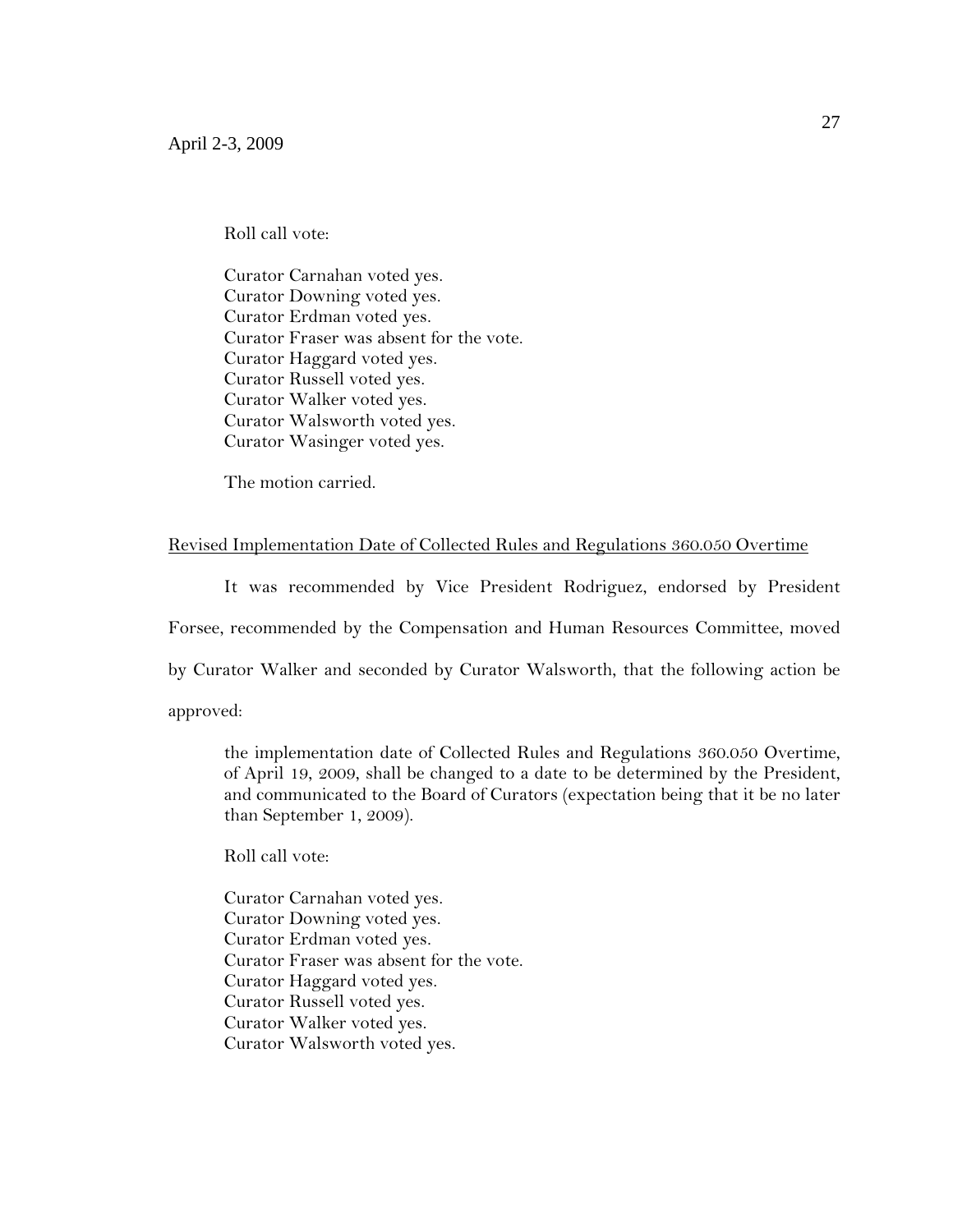Curator Wasinger voted yes.

The motion carried.

## **Finance**

Committee Chair report from the Finance Committee meeting, April 2, 2009, was provided by Curator Russell.

## FY2010 Tuition and Fees, UM

It was recommended by the respective Chancellors, endorsed by President Forsee, recommended by the Finance Committee, moved by Curator Walker and seconded by Curator Walsworth, that the schedule of rates for tuition and supplemental fees (as on file with the minutes of this meeting), be approved, effective beginning with the 2009 Summer Session.

- 1. Tuition as shown in Schedule I (on file) shall be approved and become effective beginning with the 2009 summer session. Resident and Nonresident tuition rates for next year will remain at current levels.
- 2. Supplemental and other related enrollment fees for undergraduate, graduate, and professional students as shown in Schedule II (on file) shall be approved and become effective beginning with the 2009 summer session. These fee rates will remain at current levels for next year.
- 3. Effective beginning with the 2009 summer session, the Board of Curators shall revoke and repeal all previous tuition and fee schedules and adopt the tuition and other related enrollment fee schedule (as on file with the minutes of this meeting). The Board finds such actions to be necessary for the maintenance and operation of the University.
- 4. Tuition and required fee recommendations are approved contingent on no reduction in appropriations in FY2010 from the FY2009 base state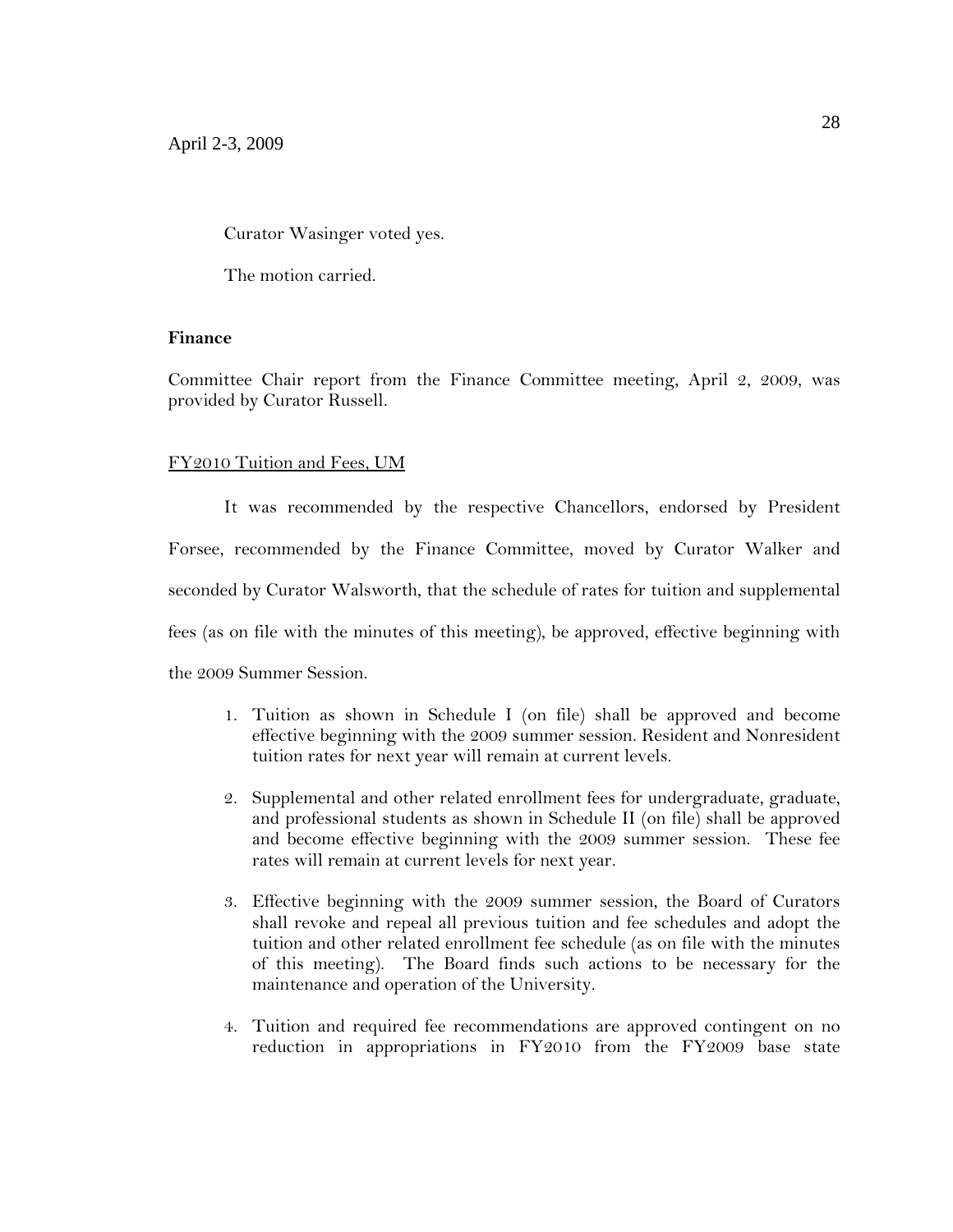appropriation for operations.

Roll call vote:

Curator Carnahan voted yes. Curator Downing voted yes. Curator Erdman voted yes. Curator Fraser was absent for the vote. Curator Haggard voted yes. Curator Russell voted yes. Curator Walker voted yes. Curator Walsworth voted yes. Curator Wasinger voted yes.

The motion carried.

#### FY2010 Student Activity, Facility, and Health Services Fees, UM

It was recommended by the respective Chancellors, endorsed by President Forsee, recommended by the Finance Committee, moved by Curator Walker and seconded by Curator Walsworth, that the schedule of rates for the Student Activity, Facility, and Health Services fees (as on file with the minutes of this meeting) shall be approved, effective beginning with the 2009 Summer Session.

Roll call vote:

Curator Carnahan voted yes. Curator Downing voted yes. Curator Erdman voted yes. Curator Fraser was absent for the vote. Curator Haggard voted yes. Curator Russell voted yes. Curator Walker voted yes. Curator Walsworth voted yes. Curator Wasinger voted yes.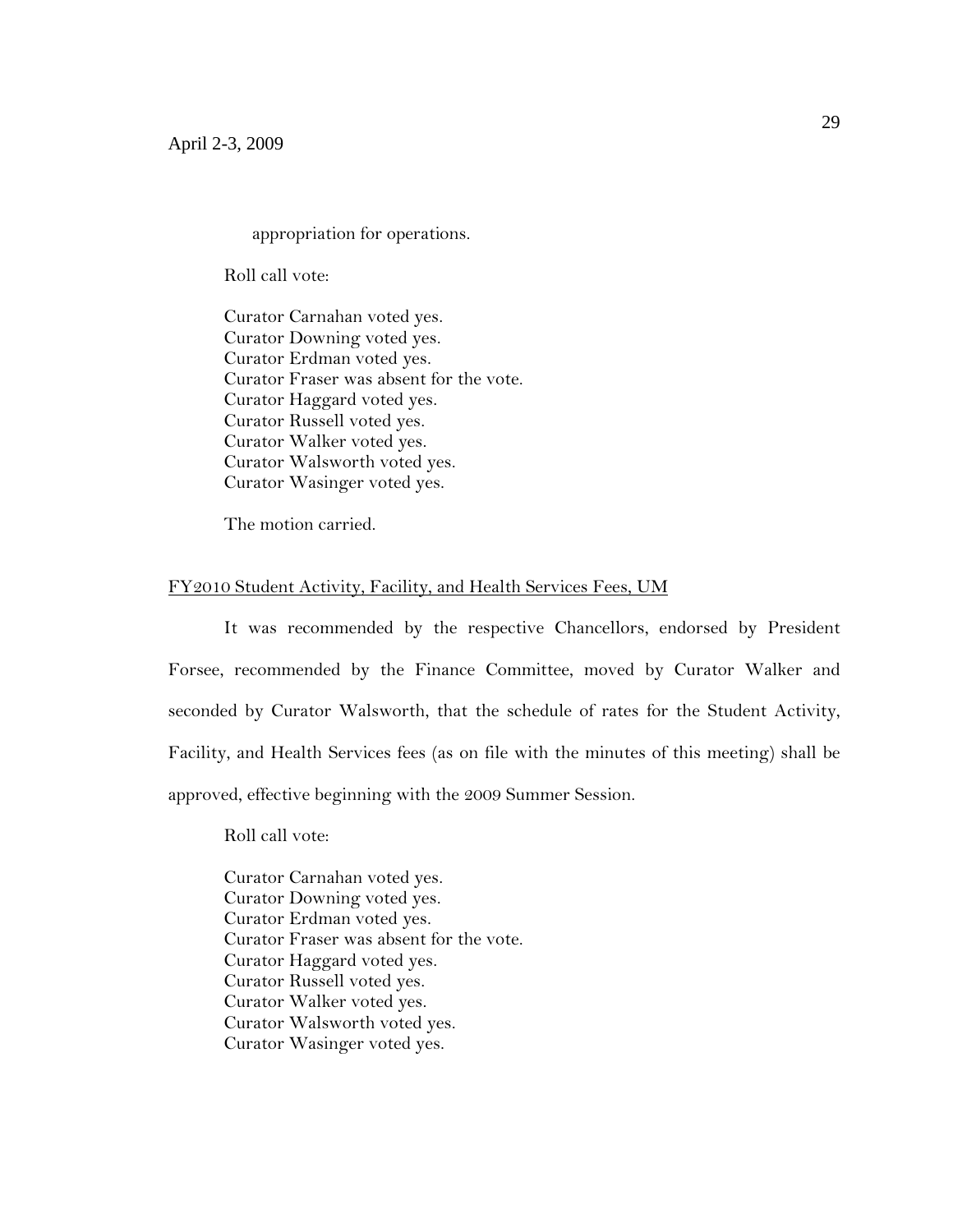The motion carried.

#### **General Business**

Good and Welfare of the University

Curator Walker publicly commended the outstanding season of the Mizzou Men's Basketball Team in winning the Big 12 Conference Championship and progressing through the Elite 8 round of the NCAA basketball tournament. The Board of Curators asked that Chancellor Deaton and Athletic Director Mike Alden communicate the board's congratulations to Coach Mike Anderson and his team.

Curator Don Downing remarked on his appointment to the University of Missouri Board of Curators and his appreciation for the opportunity to serve the university in the coming years.

There being no further business to come before the Board of Curators in the public session of the Board of Curators meeting, the public session concluded at 11:40 A.M., on Friday, April 3, 2009, and the Board of Curators prepared to resume the meeting in executive session.

## **BOARD OF CURATORS MEETING – EXECUTIVE SESSION**

The meeting of the University of Missouri Board of Curators was reconvened in executive session at 11:40 A.M., on Friday, April 3, 2009, in the St. Pat's Ballroom of the Havener Center, on the Missouri University of Science and Technology campus, pursuant to public notice given of said meeting. Curator Judy Haggard, Vice Chairwoman of the Board of Curators, presided over the meeting.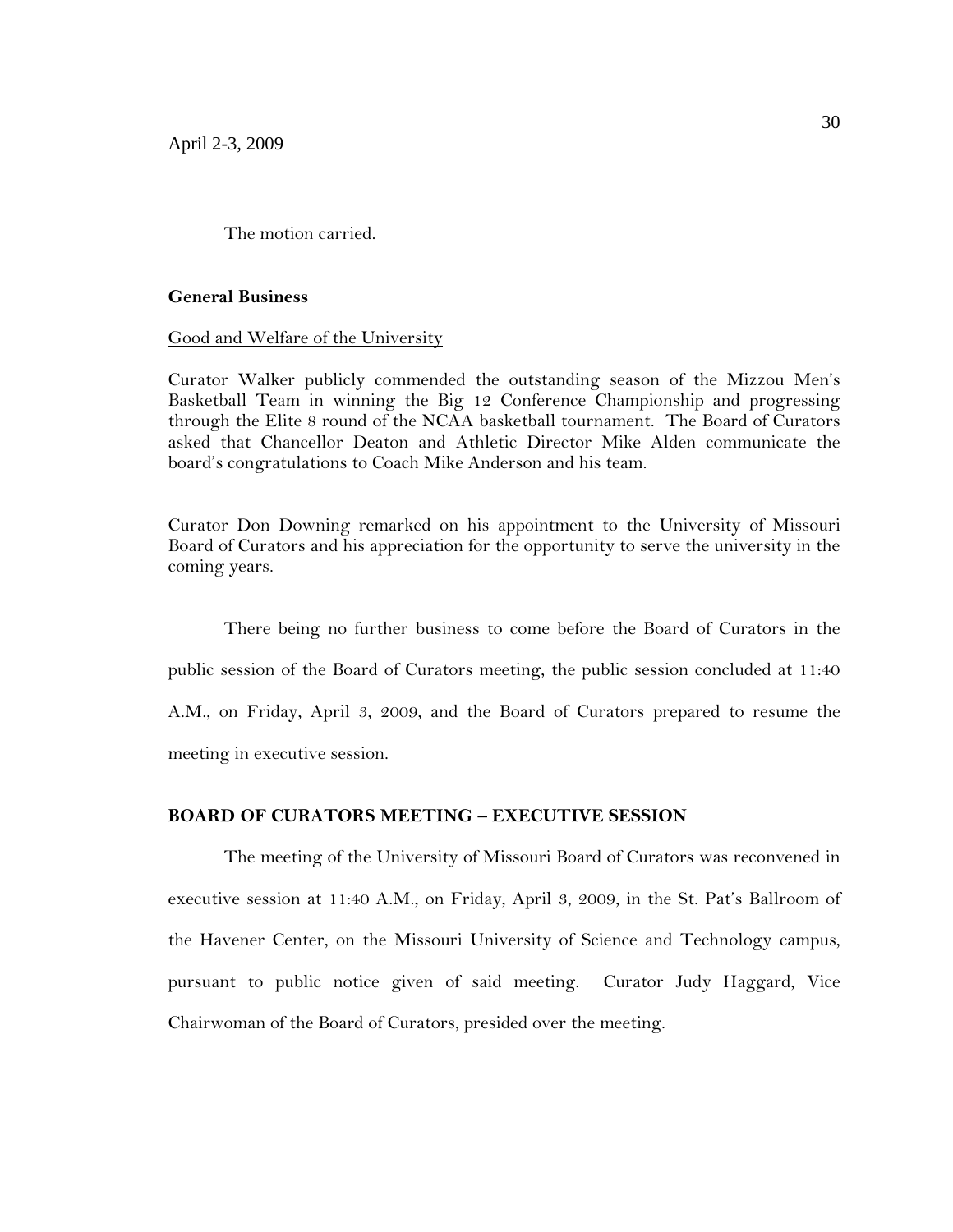Present

The Honorable John M. Carnahan III The Honorable Donald M. Downing The Honorable Warren K. Erdman The Honorable Bo Fraser, by telephone The Honorable Judith G. Haggard The Honorable Doug Russell The Honorable Cheryl D.S. Walker The Honorable Don Walsworth The Honorable David G. Wasinger Student Representative Anton H. Luetkemeyer

Also Present Mr. Gary D. Forsee, President, University of Missouri System Mr. Stephen J. Owens, General Counsel Ms. Kathleen M. Miller, Secretary of the Board of Curators Dr. Brady J. Deaton, Chancellor, University of Missouri-Columbia

 $182<sup>b</sup>$  Personnel, MU – This item has been excluded from the minutes and may be given public notice upon completion of transaction of subject matter.

It was moved by Curator Carnahan and seconded by Curator Walker, that the

Board of Curators meeting, April 2-3, 2009, be adjourned.

Roll call vote:

Curator Carnahan voted yes. Curator Downing voted yes. Curator Erdman voted yes. Curator Fraser voted yes. Curator Haggard voted yes. Curator Russell voted yes. Curator Walker voted yes. Curator Walsworth voted yes. Curator Wasinger voted yes.

The motion carried.